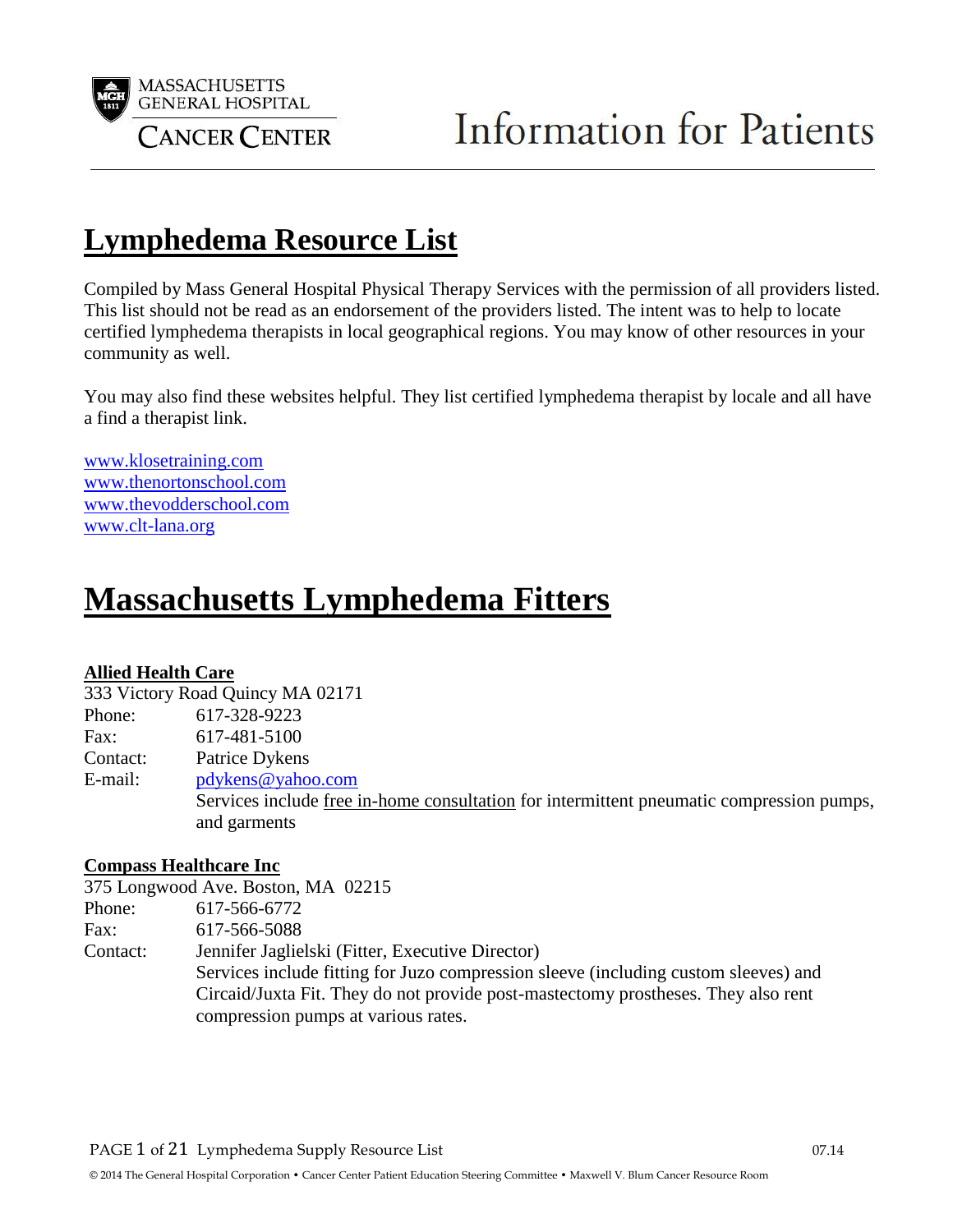

# **Information for Patients**

#### **Careway**

|          | 508 Main St. Woburn, MA 01060                                                                                                                                                                                                              |
|----------|--------------------------------------------------------------------------------------------------------------------------------------------------------------------------------------------------------------------------------------------|
| Phone:   | 781-933-2345                                                                                                                                                                                                                               |
| Fax:     | 781-935-8600                                                                                                                                                                                                                               |
| Contact: | Joan Morales (Operations Manager) – <i>jmorales@carewaywellness.com</i><br>Anyone can help at site                                                                                                                                         |
|          | Services include fitting for ready to wear Jobst compression sleeves and gauntlets. They<br>only provide upper and lower extremity compression armsleeves and stockings. They do<br>not fit for custom sleeve. They do not bill insurance. |

#### **Gazebo**

|          | 14 Center St. Northampton, MA 01060                                                    |
|----------|----------------------------------------------------------------------------------------|
| Phone:   | 413-584-6673                                                                           |
| Fax:     | 413-584-0195                                                                           |
| E-mail:  | judith@the-gazebo.com                                                                  |
| Website: | www.the-gazebo.com                                                                     |
|          | Services include fitting for custom-made post-mastectomy prostheses. They carry a full |
|          | line of bras and breast forms. Company will bill patient's insurance company.          |

#### **Health Solutions**

|          | 35 Winter Street Hyannis, Mass 02601                                             |
|----------|----------------------------------------------------------------------------------|
| Phone:   | 508-775-5570                                                                     |
| Fax:     | 508-775-5135                                                                     |
| Email:   | maureen@cchealthsolutions.com                                                    |
| Website: | http://www.shophealthsolutions.com                                               |
|          | Services include fitting for custom and ready to wear compression garments, post |
|          | mastectomy/lumpectomy bras, also prostheses.                                     |

#### **Images Oncology Boutique MGH**

|          | YAWKEY 9-A 55 Fruit St. Boston, Ma 02114                                                                                  |
|----------|---------------------------------------------------------------------------------------------------------------------------|
| Contact: | Kathy Bazazi                                                                                                              |
| Phone:   | 617-726-3211                                                                                                              |
| Fax:     | 617-643-1121                                                                                                              |
|          | Services included are breast prosthesis, custom prosthesis, lymphedema sleeves, wigs, hats,<br>turbons, compression bras. |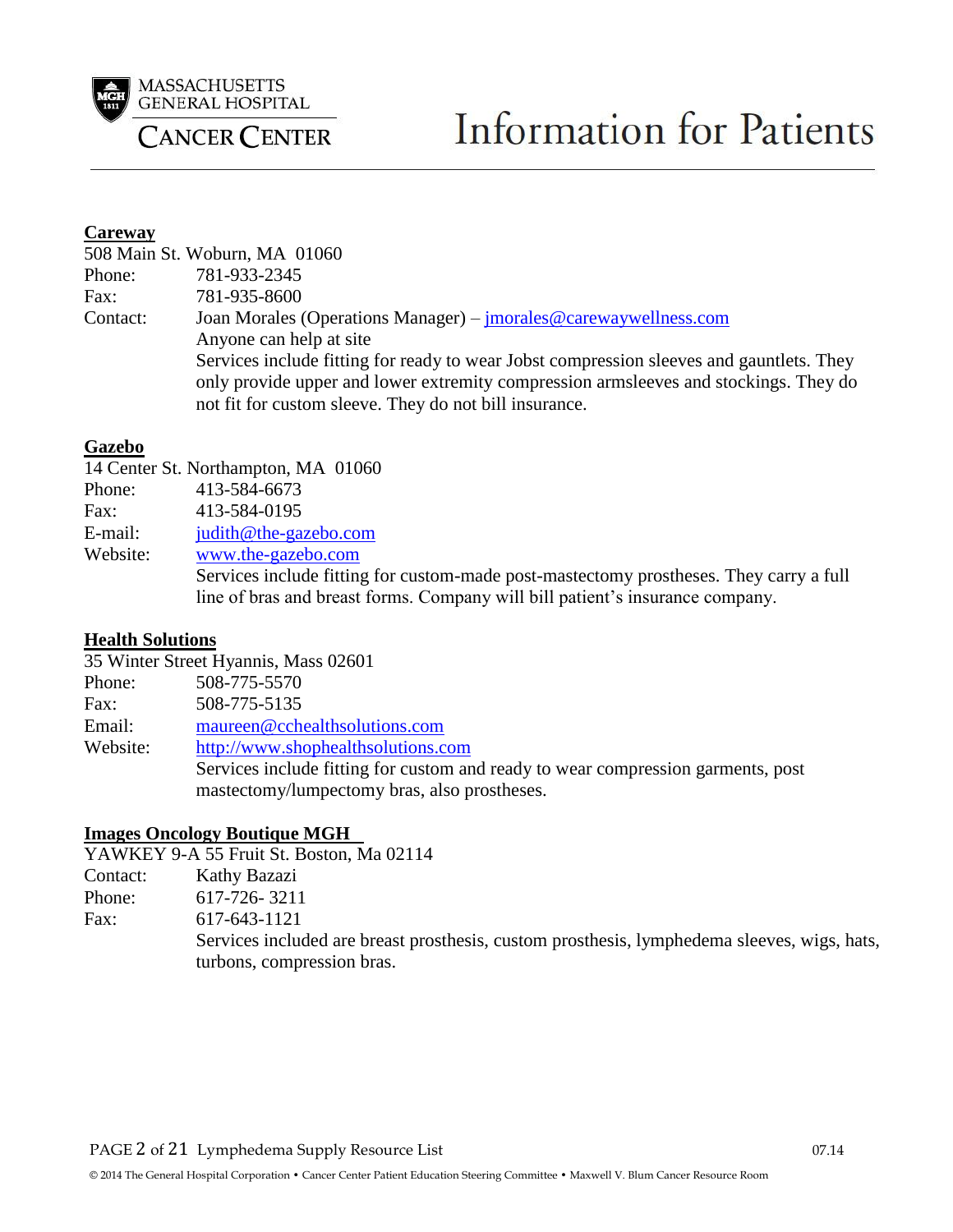

#### **New England Medical Fitting**

988 Middle Street Weymouth, Mass 02188

Phone: 781-340-1515 or toll free 800-341-1512

Fax: 781-340-9333

Email: [info@myfittingservice.com](mailto:info@myfittingservice.com)

Website: [http://www.myfittingservice.com](http://www.myfittingservice.com/)

Services include fitting for ready to wear compression sleeves, mastectomy bras, swimsuits and prostheses

## **Lymphedema Management Provider List**

### **Massachusetts**

| <b>Boston</b>    |                                                                            |
|------------------|----------------------------------------------------------------------------|
| <b>Facility:</b> | Brigham & Women's Hospital                                                 |
| Address:         | 850 Boylston Street, Chestnut Hill, MA 02467 (suite #200)                  |
| Phone:           | 617-732-9525                                                               |
| Fax:             | 617-732-9574                                                               |
|                  | Meghan Markowski, PT (Norton)                                              |
|                  | Mary O'Brien, OT                                                           |
|                  | Rebecca Stephenson PT (Norton)                                             |
|                  | Ana Perez, PTA                                                             |
|                  | Joy Shine, PT                                                              |
| <b>Facility:</b> | <b>Faulkner Hospital Rehabilitation Services</b>                           |
| Address:         | 1153 Centre St., Boston, MA 02130                                          |
| Phone:           | 617-983-7294                                                               |
| Fax:             | 617-983-7388                                                               |
| $Context(s)$ :   | Melissa McDermott, PT                                                      |
|                  | Angela Serig, OTR/L, CHT, CLT (Norton) Program Coordinator                 |
| <b>Facility:</b> | <b>Massachusetts General Hospital Outpatient Physical Therapy Services</b> |
| Address:         | 15 Parkman St., Boston MA 02114                                            |
| Phone:           | 617-726-2961                                                               |
| Fax:             | 617-643-0663                                                               |
| $Context(s)$ :   | Practice is limited to referrals from the MGH Cancer Center                |
|                  | Jean O'Toole, PT, MPH, CLT-LANA (Klose Norton) @ 617 724-0127              |
|                  | Sophia Devine, DPT, CLT (Norton) @ 617-643-7562                            |
|                  | Alana Runge DPT, CLT (Klose) @617-643-5207                                 |
|                  | Jessica Garton, DPT, CLT (Klose) @ 617-643-5233                            |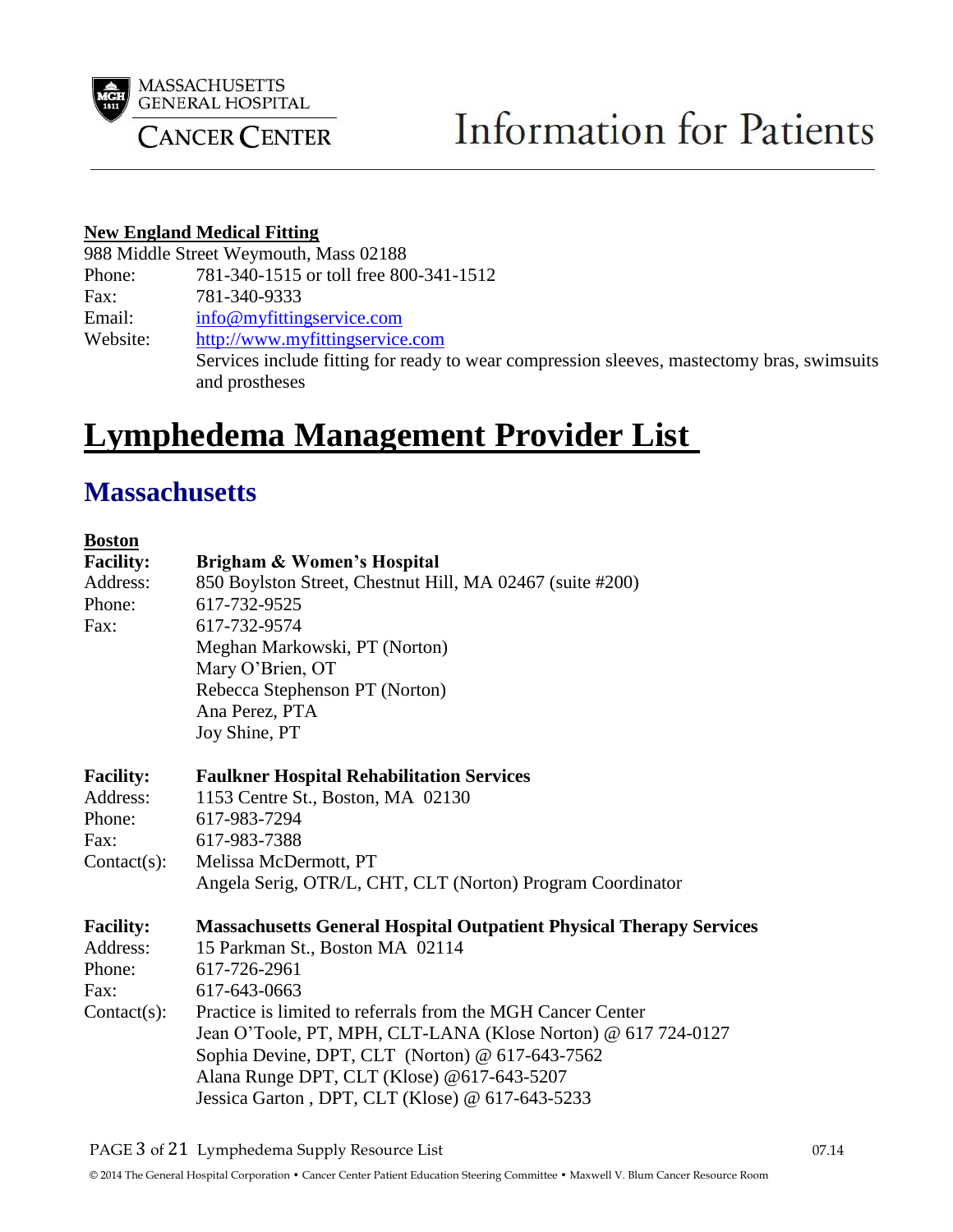

# **Information for Patients**

#### **Braintree**

| <b>Facility:</b> | <b>Spaulding Rehabilitation, Braintree</b>  |
|------------------|---------------------------------------------|
| Address:         | 300 Granite St. Braintree, MA 02184         |
| Phone:           | 617-952-6100                                |
| $Context(s)$ :   | Services do not include genital edemas.     |
|                  | Karen Weber, MSPT (North American Seminars) |
|                  | Laura Foley, PT, DPT, CLT-LANA              |

#### **Burlington**

| <b>Facility:</b> | <b>Lahey Clinic Lymphedema Treatment Center</b>            |
|------------------|------------------------------------------------------------|
| Address:         | 20 Wall Street, Burlington, MA 01805                       |
| Phone:           | 781-744-2760                                               |
| Fax:             | 781-744-2832                                               |
| Contact:         | Denise McIntosh, PT, CLT-LANA<br>Melissa Bunt, PT (Norton) |

# **Cape Cod**

#### **Broad Reach Healthcare**

| Address: | 390 Orleans Road North Chatham, MA 02650 |
|----------|------------------------------------------|
| Phone:   | 508-945-9611                             |
| Fax:     | 508-945-9603                             |
| Contact: | Michael Kennally, DPT, CLT               |

#### **Cambridge**

| <b>Facility:</b> | Mt. Auburn Hospital, Rehabilitation Dept |
|------------------|------------------------------------------|
| Address:         | 330 Mt. Auburn St., Cambridge, MA 02138  |
| Phone:           | 617-499-5011                             |
| Fax:             | 617-575-8611                             |
| Contact:         | Lynn Dreyfus, PT (Lerner)                |

#### **Charlton**

| <b>Facility:</b> | <b>Private Practice - Personal Touch Medical Massage</b>                                                                                      |
|------------------|-----------------------------------------------------------------------------------------------------------------------------------------------|
| Address:         | 1078 West Boylston St. Suite 206, Worcester MA 01606                                                                                          |
| Phone:           | 508-595-0166                                                                                                                                  |
| Contact:         | Hours of operation include Tuesdays, Wednesdays, and alternate Thursdays from 3:30-<br>8:30.<br>Heather McElroy, PT (Klose)<br>Ruth Coope, PT |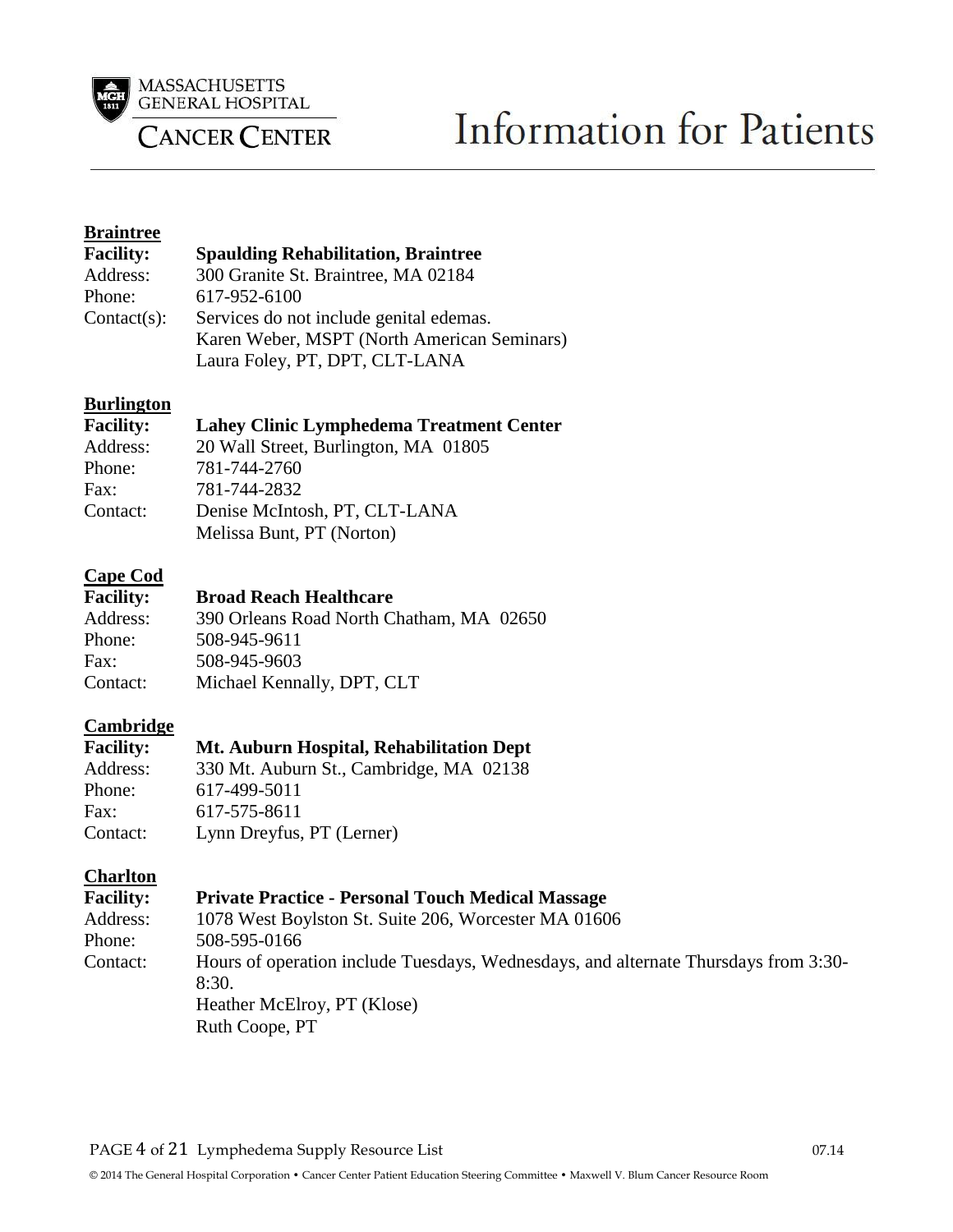

# **Information for Patients**

#### **Concord**

| <b>Facility:</b> | <b>Emerson Hospital</b>                      |
|------------------|----------------------------------------------|
| Address:         | 57 Ornac, Concord, MA 01742                  |
| Phone:           | 978-287-8205                                 |
| Fax:             | 978-287-8240                                 |
| Contacts:        | Eileen Maloney, PT (North American Seminars) |
|                  | Deb Smith, PT (Elizabeth Augustine)          |
|                  | Vivian Fiset, PT                             |

#### **Danvers**

| <b>Facility:</b> | <b>Beverly Hospital at Danvers</b>          |
|------------------|---------------------------------------------|
| Address:         | 480 Maple St. Danvers, MA 01923             |
| Phone:           | 978-304-8700                                |
| Fax:             | 978-304-8702                                |
| Contact:         | Hannah Fonti (Academy of Lymphatic Studies) |

#### **East Longmeadow**

| <b>Facility:</b> | <b>Baystate Lymphedema Program</b>               |
|------------------|--------------------------------------------------|
| Address:         | 294 North Main Street, East Longmeadow, MA 01028 |
| Phone:           | 413-794-1150                                     |
| Contact:         | Barry Rodstein, MD, MPH, CLT                     |
|                  | Michelle Procencher, OTR/L,CLT                   |

#### **Fall River**

| <b>Facility:</b> | <b>St Anne's Hospital</b>                                      |
|------------------|----------------------------------------------------------------|
| Address:         | 222 Milliken Blvd. 4 <sup>th</sup> Floor, Fall River, MA 02721 |
| Phone:           | 508-646-9470                                                   |
| Fax:             | 508-646-9719                                                   |
| Contact:         | Diane DaSilva, OT (ACLS)                                       |
|                  | Jacqueline Cudmore, PTA (Academy of Lymphatic Studies)         |
|                  | $(iacquelyn_cudmore@cches.org)$                                |
|                  | Maureen Britland, PTA                                          |

#### **Fitchburg**

| <b>Facility:</b> | <b>PT Plus at Burbank Hospital</b>                    |
|------------------|-------------------------------------------------------|
| Address:         | 275 Nichols Rd., Fitchburg, MA 01420                  |
| Phone:           | 978-343-5015                                          |
| Fax:             | 978-343-5024                                          |
| Contact:         | Services include lower extremity edemas only.         |
|                  | Christine Hastings, PT (chastings@healthalliance.com) |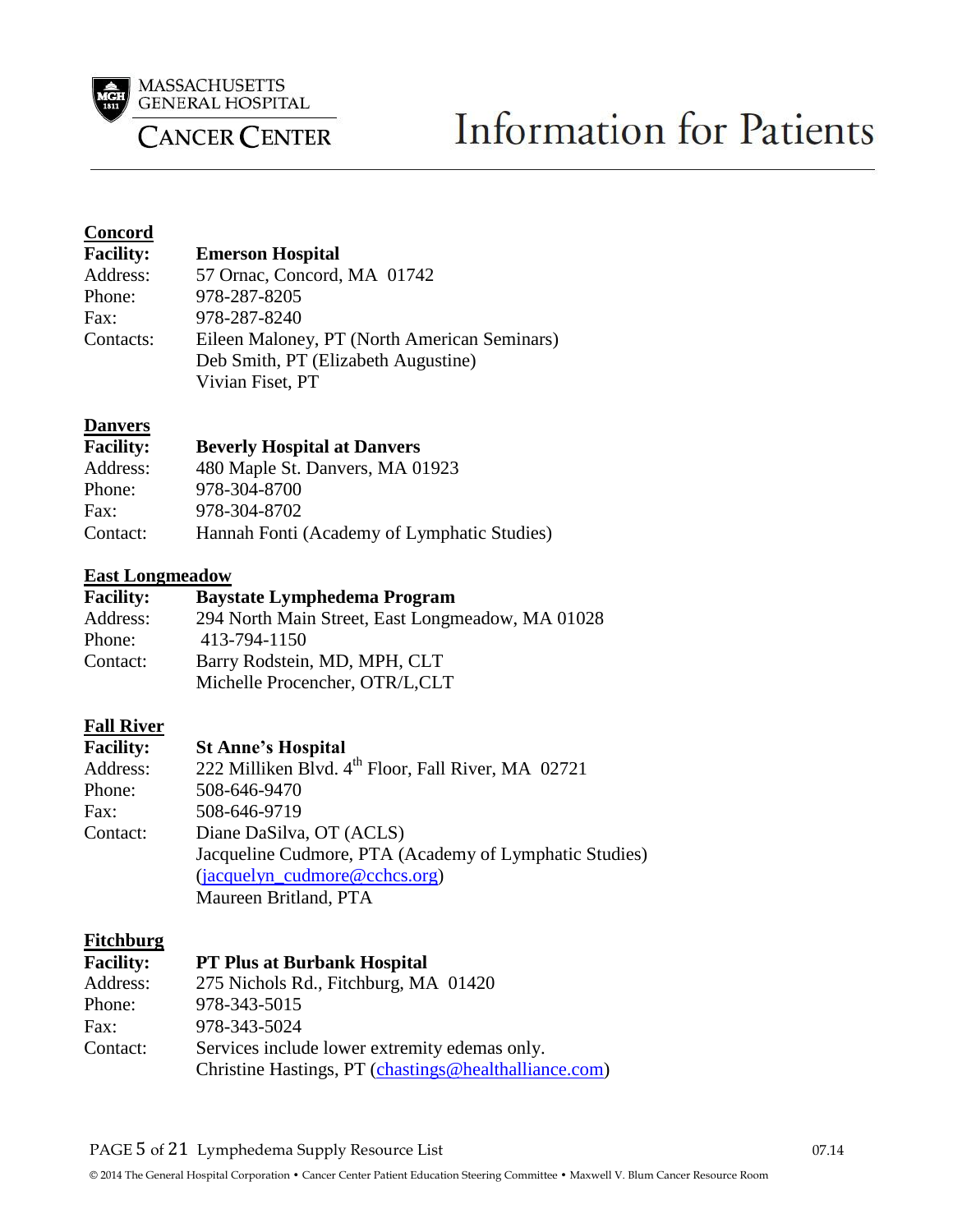

# **Information for Patients**

#### **Foxborough**

| <b>Facility:</b> | <b>Brigham and Women's Health Care Center</b> |
|------------------|-----------------------------------------------|
| Address:         | 20 Patriot Place, Foxborough, MA 02035        |
| Phone:           | 508-718-4627                                  |
| Fax:             | 508-718-4041                                  |
| Contact:         | Jennifer Botsford, OTR/L, CHT                 |

#### **Framingham**

| <b>Facility:</b> | <b>Metro West Medical Center, Outpatient Rehabilitation Services</b> |
|------------------|----------------------------------------------------------------------|
| Address:         | 761 Worcester Rd- 2 <sup>nd</sup> Floor, Framingham, MA 01701        |
| Phone:           | 508-271-2083                                                         |
| Fax:             | 508-875-0645                                                         |
| Contact:         | Bonnie Potter, PT (Certified by Dr. Upledger/Chickley)               |

# **Hadley**<br>Facility:

#### **Cooley Dickinson Hospital**

| Address: | 380 Russell St., Hadley MA 01035 |
|----------|----------------------------------|
| Phone:   | 413-586-9333                     |
| Fax:     | 413-584-6405                     |
| Contact: | Stacey Troy, MS, PT (Vodder)     |

#### **Harwich**

| Facility: | <b>Cape Cod Hospital</b>                                     |
|-----------|--------------------------------------------------------------|
| Address:  | 525 Long Pond Drive, Suite 200 Lower Level Harwich, MA 02645 |
| Phone:    | 508-430-3320                                                 |
| Contact:  | Mary Lou Zurlinden, OTR/L, CHT, CLT-LANA (Klose)             |

#### **Haverhill Facility:**

| <b>Northeast Rehabilitation at Cedardale</b> |
|----------------------------------------------|
| $0.21$ Docton Dd Haverhill MA $0.1925$       |

| Address: | 931 Boston Rd, Haverhill, MA 01835 |
|----------|------------------------------------|
| Phone:   | 978-521-1186                       |
| Fax:     | 978-521-1283                       |
| Contact: | Bernie Croteau, OT                 |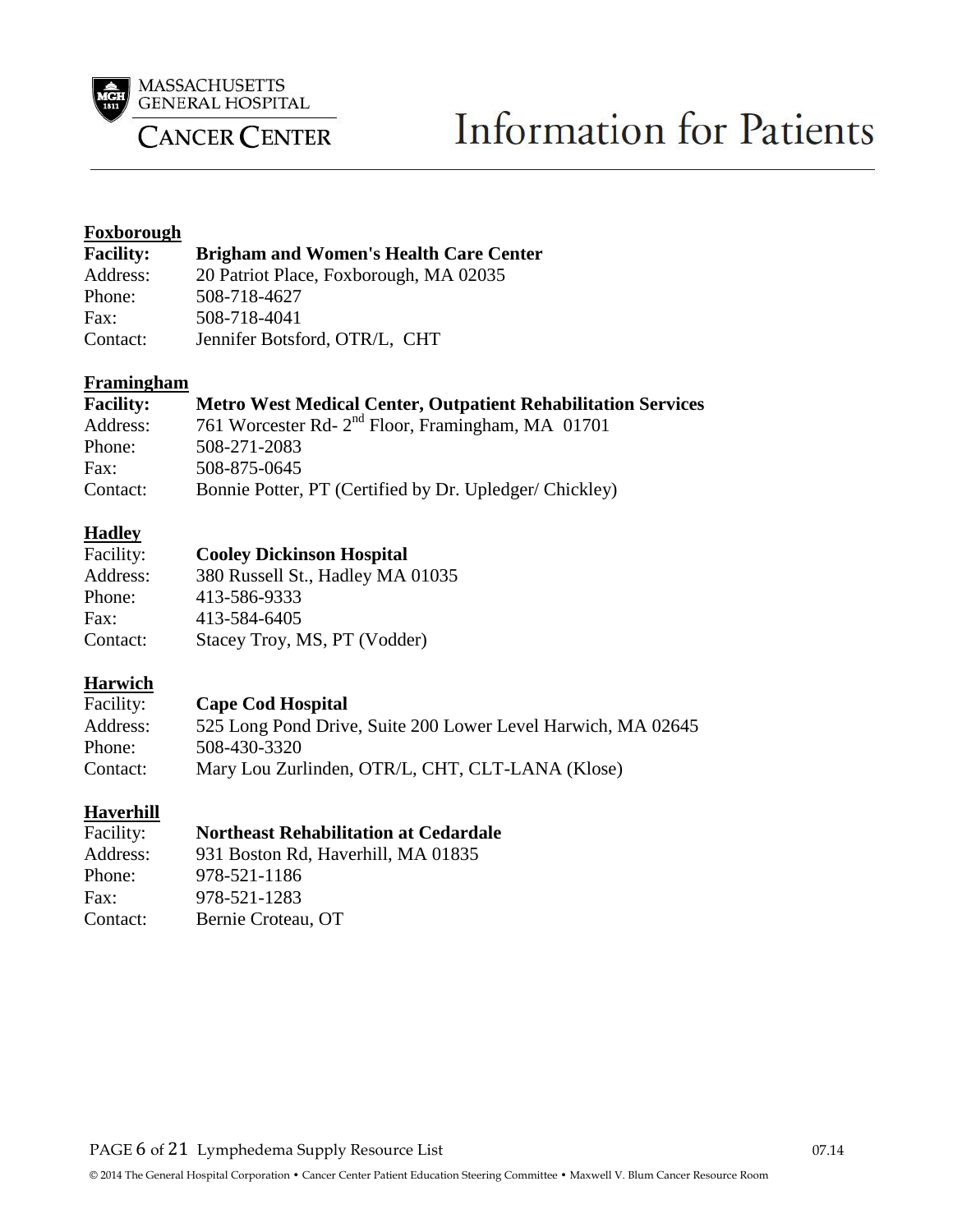

# **Information for Patients**

#### **Hyannis**

| <b>Facility:</b> | <b>Cape Cod Hospital, Outpatient Rehabilitation Center</b> |
|------------------|------------------------------------------------------------|
| Address:         | 130 North St., Lower Level, Hyannis, MA 02601              |
| Phone:           | 508-771-9600                                               |
| FAX:             | 508-775-1753                                               |
| Contact:         | Rosalyn Conway, OTR/L (Klose)                              |
|                  | Brenna Quinn, OT                                           |
|                  | Joyce Geisler, OT                                          |

#### **Lowell**

| <b>Facility:</b> | <b>Lowell General Hospital, Outpatient Rehabilitation Services</b> |
|------------------|--------------------------------------------------------------------|
| Address:         | 295 Varnum Ave., Lowell, MA 01854                                  |
| Phone:           | 978-937-6408                                                       |
| Fax:             | 978-937-6864                                                       |
| Contact:         | Dan Breidel, OT (Norton)                                           |

#### **Lynn**

| <b>Spaulding Outpatient Rehabilitation Center</b> |
|---------------------------------------------------|
| 583 Chestnut St, Suite 3 Lynn, MA 01904           |
| 781-581-0484                                      |
| 781-581-3392                                      |
| Lynne Sanford, PT (Norton)                        |
|                                                   |

#### **Martha's Vineyard**

| <b>Facility:</b> | <b>Martha's Vineyard Hospital, Outpatient</b>  |
|------------------|------------------------------------------------|
| Address:         | 1 Hospital Road Oak Bluffs, MA 02557           |
| Phone:           | 508-957-9531                                   |
| Fax:             | 508-693-5046                                   |
| Contact:         | Julie Whitehill, M.Ed, OTR/L (lymph certified) |

#### **Newburyport**

| <b>Facility:</b> | <b>Anna Jaques Hospital</b>                       |
|------------------|---------------------------------------------------|
| Address:         | 25 Storey Avenue, Suite 11, Newburyport, MA 01950 |
| Phone:           | 978-499-2370                                      |
| Fax:             | 978-499-2374                                      |
| Contact:         | Sarah Corrico, PT                                 |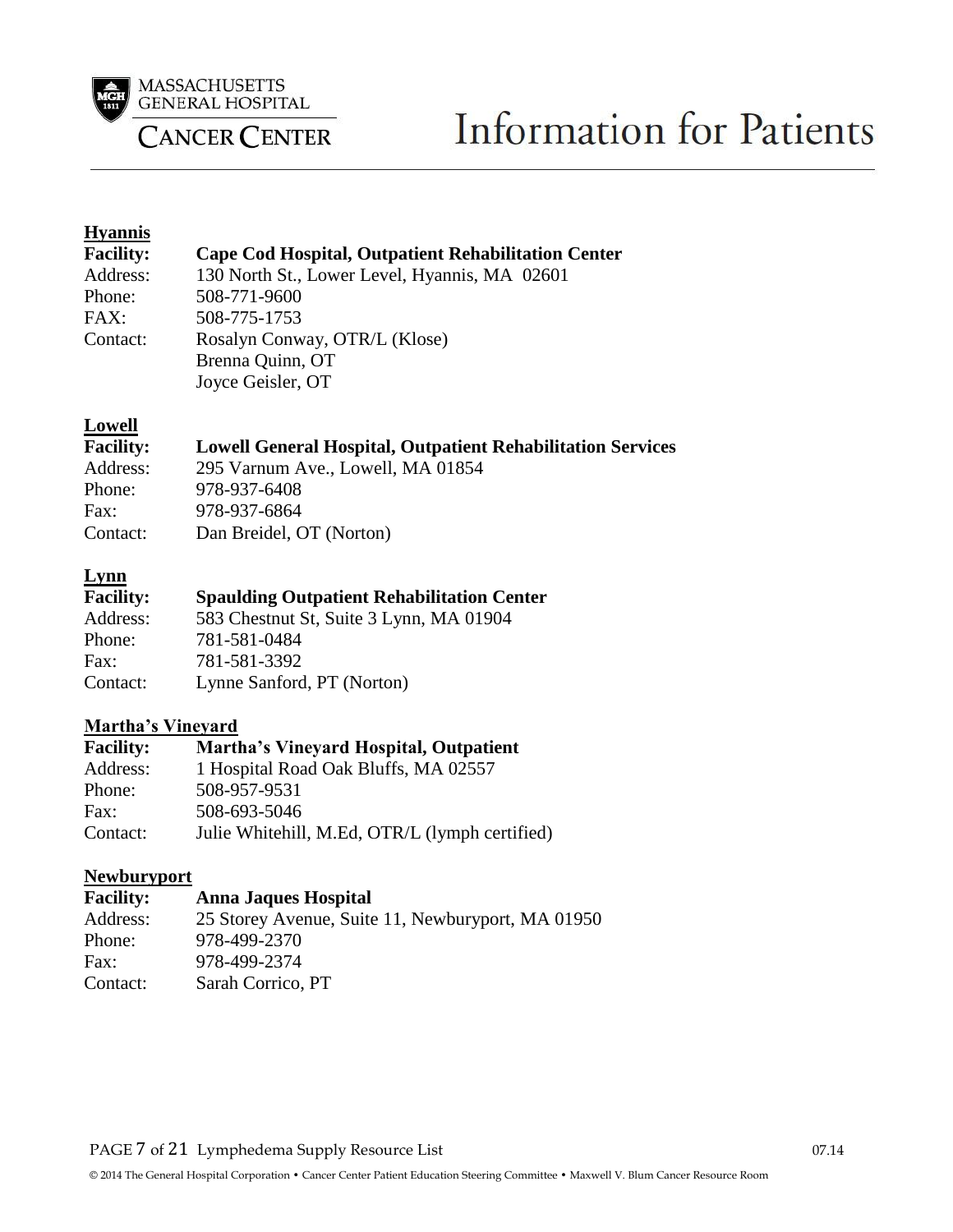

# **Information for Patients**

# **Newton**<br>Facility:

#### **Newton-Wellesley Hospital**

| Address: | 159 Wells Ave., Suite 101, Newton, MA 02462 |
|----------|---------------------------------------------|
| Phone:   | 617-243-6172                                |
| Fax:     | 617-243-6651                                |
| Contact: | Linda Dudis, PT (Vodder)                    |
|          | Janice Reece, PT (LeDuc)                    |

#### **North Andover**

#### **Facility: Northeast Rehabilitation at Chestnut Green**

| Address: | 575 Turnpike St, North Andover, MA 01845 |
|----------|------------------------------------------|
| Phone:   | 978-686-9688                             |
| Fax:     | 978-688-2163                             |
| Contact: | Nancy Desouza, PT                        |

#### **North Falmouth**

| <b>Facility:</b> | <b>Lymphatic Therapy Services</b>       |
|------------------|-----------------------------------------|
| Address:         | 93 Old Main Rd North Falmouth, MA 02556 |
| Phone:           | 508-564-5620                            |
| Contact:         | Kathleen Moniz, PT (Klose)              |

#### **Northampton**

#### **Facility: Cooley Dickinson Hospital**

| Address: | 30 Locust St., Northampton, MA 01060  |
|----------|---------------------------------------|
| Phone:   | 413-582-2113                          |
| Fax:     | 413-582-2939                          |
| Contact: | Karen Kelley, MS, OTR/L, CLT (Vodder) |
|          | Lisa McCitcheon, OTR/L, CLT           |
|          | Stacy Troy, MS, PT                    |

#### **Peabody**

| <b>Facility:</b> | <b>Spaulding Outpatient Rehabilitation Center</b> |
|------------------|---------------------------------------------------|
| Address:         | 4 Centennial Dr., Peabody, MA                     |
| Phone:           | 978-532-6635                                      |
| Fax:             | 978-531-6414                                      |
| Contact:         | Upper and lower extremity. No head/neck services. |
|                  | Susan Salvatierra, PT                             |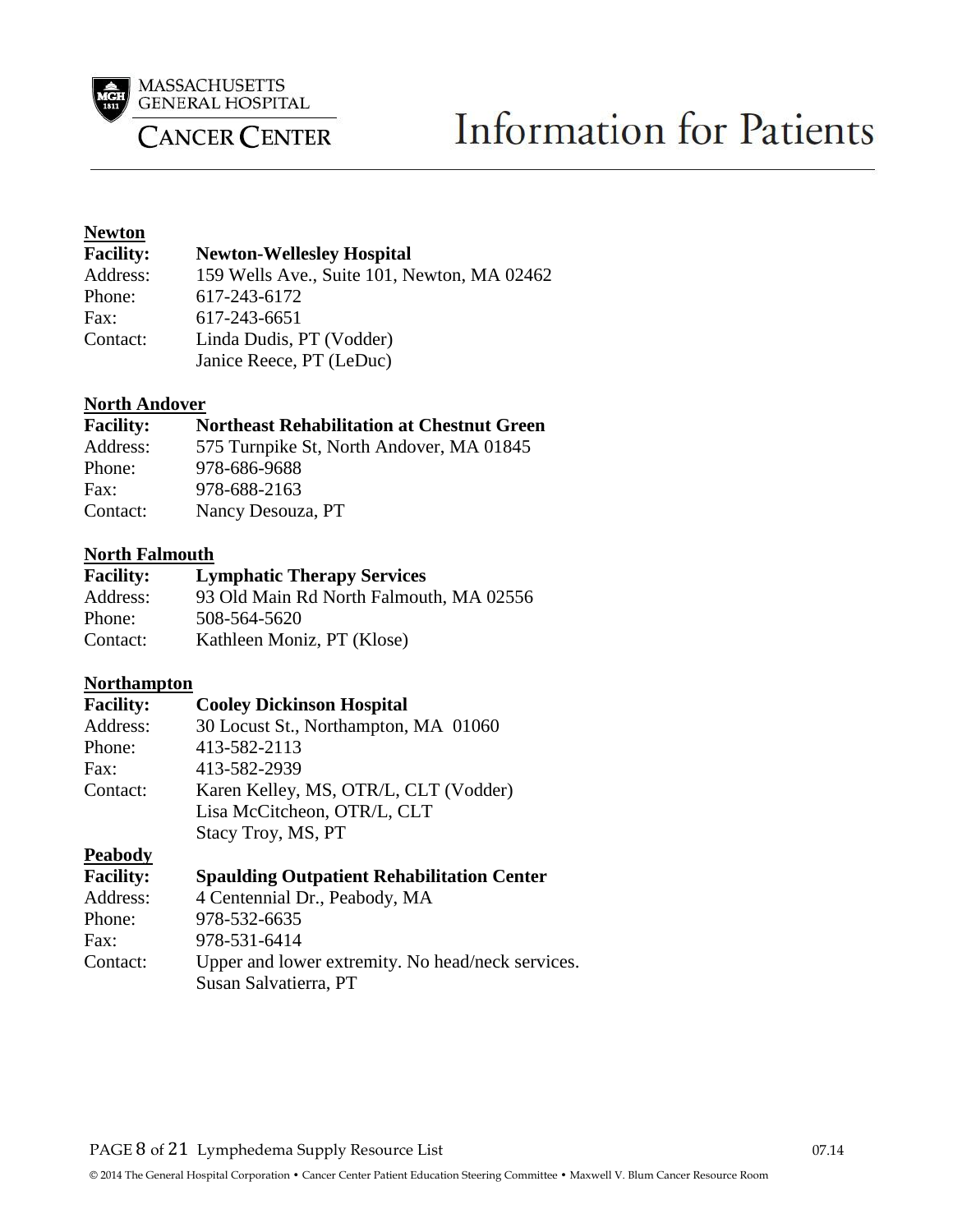

# **Information for Patients**

#### **Pittsfield**

| <b>Facility:</b> | <b>Berkshire Medical Center for Rehabilitation</b> |
|------------------|----------------------------------------------------|
| Address:         | 725 North St., Pittsfield, MA 01201                |
| Phone:           | 413-447-2244                                       |
| Fax:             | 413-447-2208                                       |
| Contact:         | Patricia Doyle, OT CMD (Vodder)                    |
|                  | Bridget von Jeetze, MS PT (Vodder)                 |
|                  | Alison Mason, PT                                   |
|                  | Elizabeth Holbrook, PT                             |

#### **Plymouth**

#### **Facility: Beth Israel Deaconess Hospital**

| Address: | 10 Cordage Park Circle Suite 225 Plymouth Ma 02360 |
|----------|----------------------------------------------------|
| Phone:   | 508-830-2182                                       |
| Fax:     | 508-830-2932                                       |
| Contact: | Nancy Gage PT DPT (Linda Miller, Upledger)         |
|          | Krista Brejcha PT                                  |
|          |                                                    |

#### **Quincy**

#### **Facility: Furnace Brook Physical Therapy**

| Address: | 104 Quarry St, Quincy MA, 02169 |
|----------|---------------------------------|
| Phone:   | 617-770-4167                    |
| Fax:     | 617-770-0971                    |
| Contact: | Kristen Ross DPT (Klose)        |
|          | Samantha Hoffman, PT            |
|          |                                 |

#### **Revere**

| <b>Facility:</b> | <b>Massachusetts General Hospital at Revere</b> |
|------------------|-------------------------------------------------|
| Address:         | 300 Ocean Ave., Revere, MA 02151                |
| Phone:           | 781-485-6222                                    |
| Fax:             | 781-485-6232                                    |
| Contact:         | Janet Skolnick OTR/L, CHT, CLT-LANA (Norton)    |

# **South Deerfield<br>Facility: C**

#### **Facility: Cooley Dickinson Hospital** Address: 21B Elm St. # B South Deerfield, MA Phone: 413-665-7427 Fax: 413-665-0587 Contact: Terry McKeon, PT

#### PAGE 9 of 21 Lymphedema Supply Resource List 07.14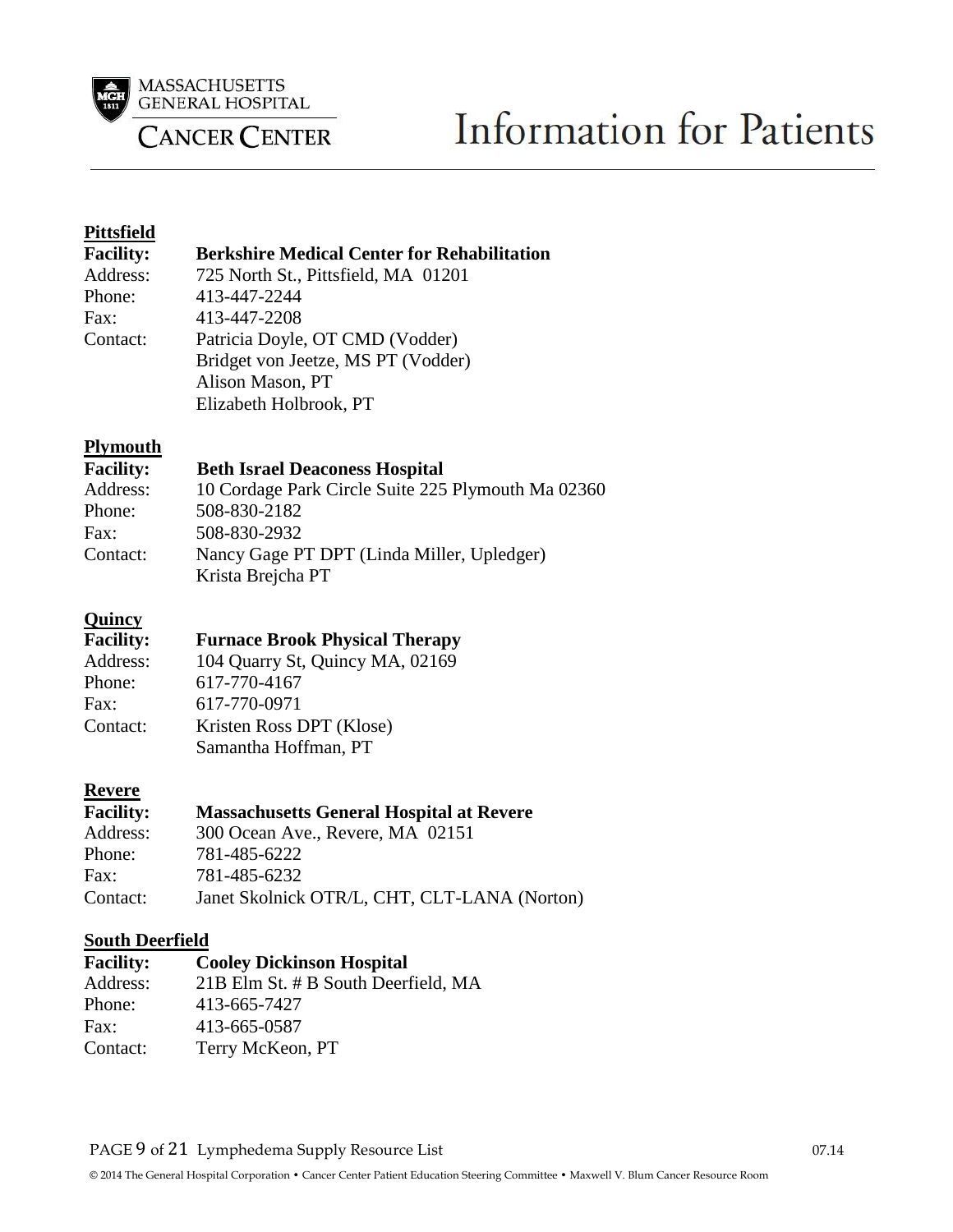

# **Information for Patients**

#### **Southampton**

| <b>Facility:</b> | <b>Cooley Dickinson Hospital</b>                   |
|------------------|----------------------------------------------------|
| Address:         | 12 College Highway, Suite 1, Southampton, MA 01073 |
| Phone:           | 413-527-7970                                       |
| Fax:             | 413-529-2080                                       |
| Contact:         | Jane Truehart, PTA, CLT-LANA (Vodder)              |
|                  | Karen Kelly, OT                                    |

#### **Springfield**

#### **Facility: Baystate Adult Rehabiltiation Care**

| Address: | 360 Burnie Ave. Springfield, MA 01199 |
|----------|---------------------------------------|
| Phone:   | 413-794-1600                          |
| Fax:     | 413-787-5406                          |
| Contact: | Michelle Provencher, OT               |
|          |                                       |

#### **Facility: Weldon Rehabilitation Hospital, Lymphedema Program**

| Address:  | 233 Carew St., Springfield MA 01104 |
|-----------|-------------------------------------|
| Phone:    | 413-748-6880                        |
| Fax:      | 413-748-6939                        |
| Contacts: | Sue Zimmerman, PT (Vodder)          |
|           | Anna Gijzen, OTR/L (Vodder)         |

#### **Waltham**

| <b>Facility:</b> | <b>Massachusetts General Hospital West, Physical Therapy</b> |
|------------------|--------------------------------------------------------------|
| Address:         | 40 Second Ave., Suite 400, Waltham, MA 02451                 |
|                  | Practice is limited to referrals from the oncology service   |
| Phone:           | 781-487-3800                                                 |
| Fax:             | 781-487-3801                                                 |
| Contact:         | Elizabeth Cole, PT, WCS, CLT-LANA (Norton) 781-487 3821      |
|                  | Jane Loureiro, PT, MS, CLT (Klose) 781-487 3822              |
|                  | Anna Grosslein PT, DPT, CLT (Klose) 781-487-3842             |

#### **Westborough**

| <b>Facility:</b> | <b>South County Physical Therapy</b>                       |
|------------------|------------------------------------------------------------|
| Address:         | 154 East Main St. Westborough, MA 01581-1436               |
| Phone:           | 508-366-7899                                               |
| Fax:             | 508-366-9819                                               |
| Contact:         | Lymphedema therapist only available Mondays and Thursdays. |
|                  | Jennifer Goyette, PT (Norton), CLT                         |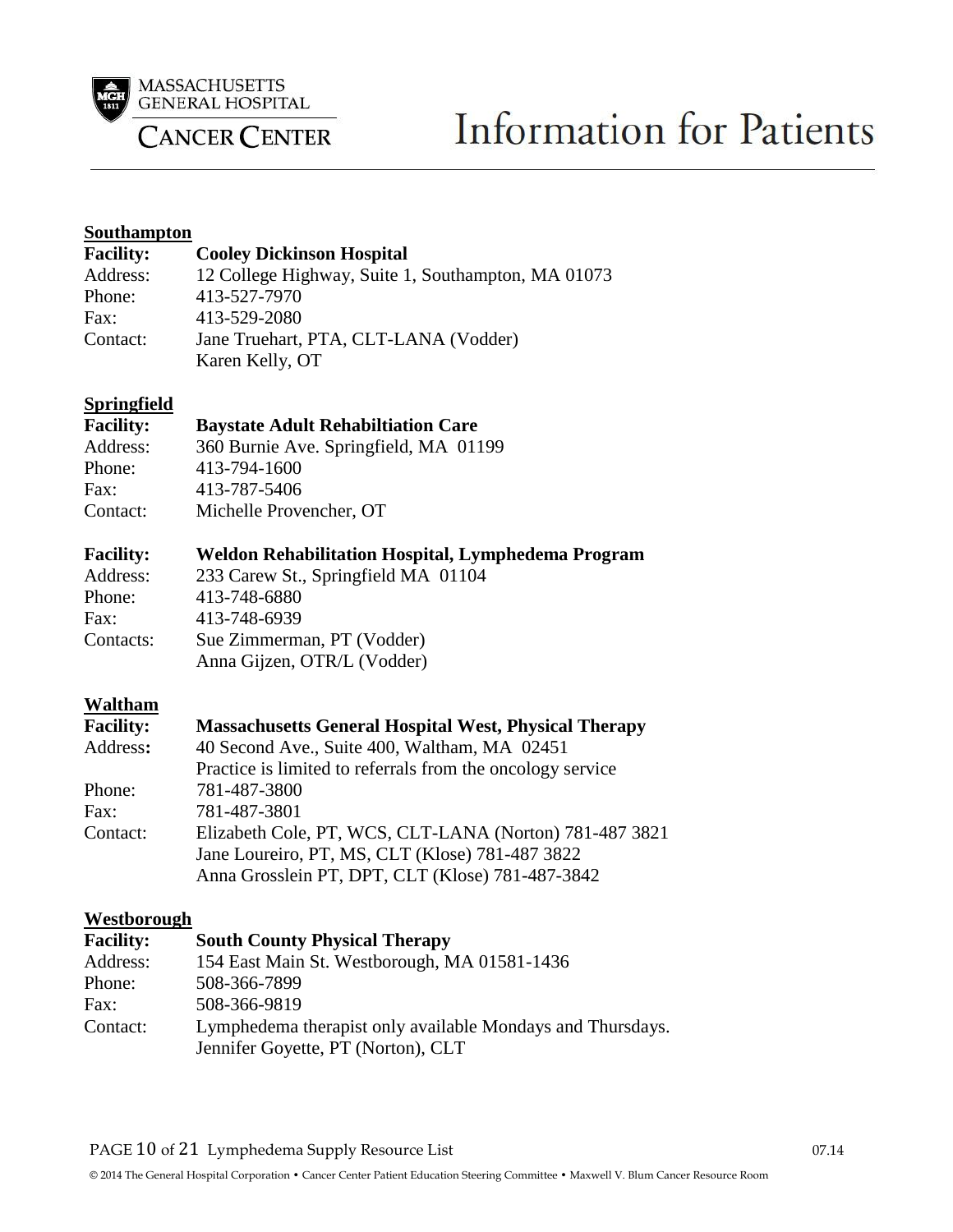

# **Information for Patients**

| <b>Facility:</b> | <b>South County Physical Therapy</b> |
|------------------|--------------------------------------|
| Address:         | 30 Oak St. Westborough, MA 01581     |
| Phone:           | 508-389-9912                         |
| Fax:             | 508-389-9915                         |
| Contact:         | Jennifer Goyette, PT (Norton), CLT   |
|                  | Nancy Siegal, PT                     |

#### **Winchester**

#### **Facility: Winchester Hospital, Orthopedics Plus**

| Address: | 955 Main St., Winchester MA 01890 |
|----------|-----------------------------------|
| Phone:   | 781-729-8833                      |
| Fax:     | 781-729-8367                      |
| Contact: | Dina Kacandes, PT (Bergel)        |

#### **Wilmington**

| <b>Facility:</b> | <b>Winchester Hospital, Family Medical Center</b> |
|------------------|---------------------------------------------------|
| Address:         | 500 Salem St Wilmington, MA 01887                 |
| Phone:           | 978-988-6027                                      |
| Fax:             | 978-988-6168                                      |
| Contact:         | Katrina Brow, PT (LeDuc, Linda Miller)            |

#### **Woburn**

| <b>Facility:</b> | <b>New England Rehabilitation Hospital (Inpatient)</b> |
|------------------|--------------------------------------------------------|
| Address:         | 2 Rehabilitation Way, Woburn, MA 01801                 |
| Phone:           | 781-935-5050                                           |
| Contact:         | Sheri Purdy OTR/L (Norton)                             |

#### **Worcester**

| <b>Facility:</b> |  | <b>Fairlawn Rehabilitation Hospital</b> |  |
|------------------|--|-----------------------------------------|--|
|------------------|--|-----------------------------------------|--|

| 189 May St., Worcester, MA 01602 |  |
|----------------------------------|--|
| 508-471-9500                     |  |
| 508-791-2624                     |  |
| Liz Miner, OT (Norton)           |  |
|                                  |  |

#### **Worcester**

| <b>Facility:</b> | <b>Reliant Medical Group Lymphedema Treatment Center</b> |
|------------------|----------------------------------------------------------|
| Address:         | 630 Plantation St, Worcester, MA 01605                   |
| Phone:           | 508-856-9510                                             |
| Contact:         | Michelle Wellen, PT, DPT, CLT                            |
|                  | Joanna Donato, CPT, CLT                                  |

#### PAGE 11 of 21 Lymphedema Supply Resource List 07.14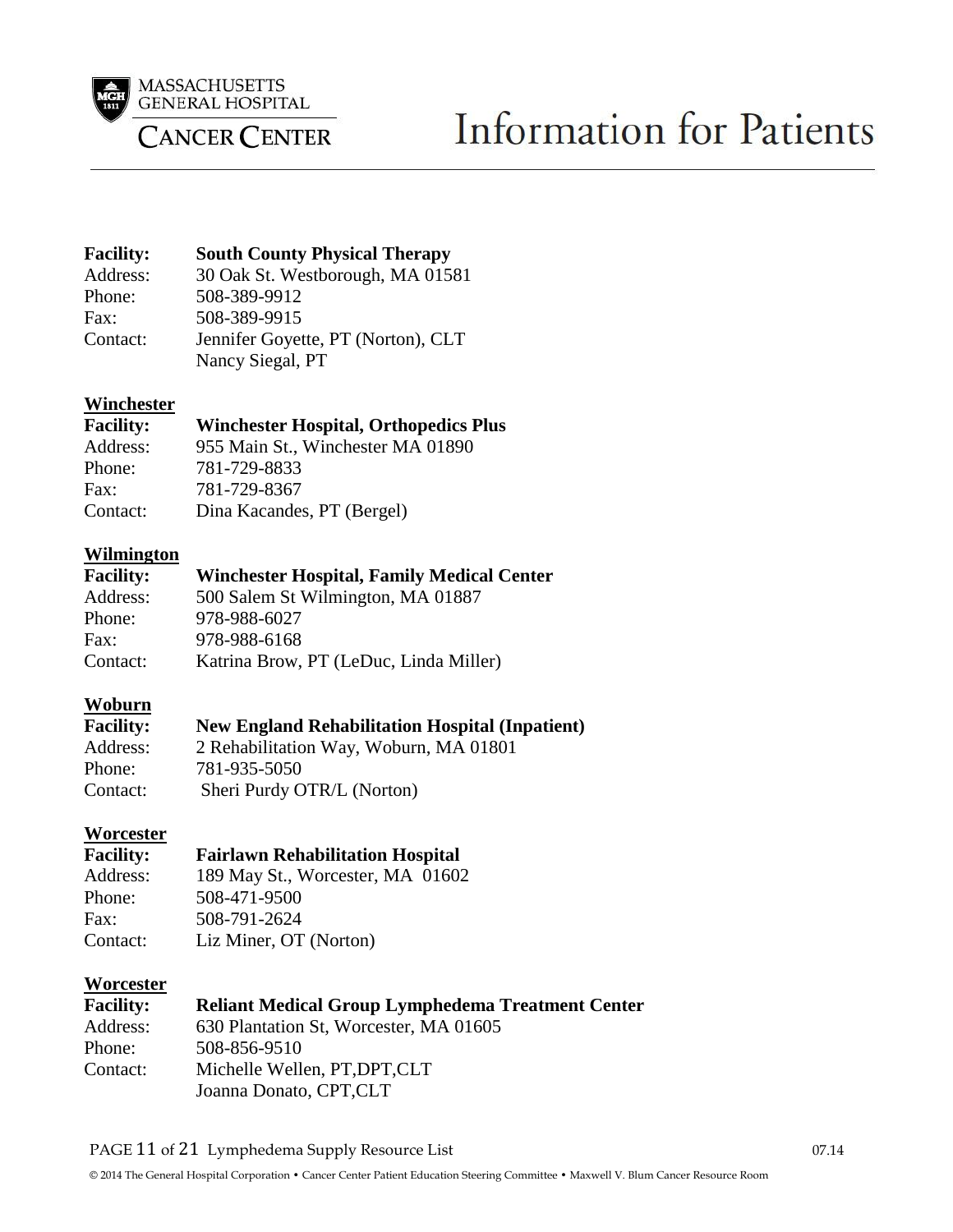

## **Maine**

#### **Augusta**

| <b>Facility:</b> | <b>Maine General Medical Center</b>     |
|------------------|-----------------------------------------|
| Address:         | 15 Enterprise Drive. Augusta, ME 04330  |
| Phone:           | 207-621-7500                            |
| Fax:             | 207-621-7501                            |
| Contact:         | Marion White, PT (Lower extremity only) |
|                  | Angela Frye, OT (Upper extremity only)  |

### **Ellsworth**

#### **Facility: Maine Coast Memorial Hospital**

| Address: | 65 Church St., Ellsworth, ME 04605                   |
|----------|------------------------------------------------------|
| Phone:   | 207-664-5472                                         |
| Fax:     | 207-664-5476                                         |
| Contact: | Tamara Bannerman, PT                                 |
|          | Charlotte Stephens PT (Academy of Lymphatic Studies) |
|          | Amanda Jacobs, PTA                                   |
|          | Cara Fahy, PTA                                       |
|          |                                                      |

#### **Farmington**

| <b>Facility:</b> | <b>Franklin Memorial Hospital</b>                 |
|------------------|---------------------------------------------------|
| Address:         | 111 Franklin Health Commons, Farmington, ME 04938 |
| Phone:           | 207-779-2620                                      |
| Fax:             | 207-779-2624                                      |
| Contact:         | Rebecca Gagnon-Pillsbury, MSPT, ATC, CLT (Klose)  |
|                  | Susan Davidson, PT, CLT (Klose)                   |

## **Portland**<br>Facility

#### **Facility: Mercy Lymphedema Treatment Center**

| 1 испісу і | меге, путриевени ттейинене сене      |
|------------|--------------------------------------|
| Address:   | 1364 Congress St. Portland, ME 04102 |
| Phone:     | 207-400-8520                         |
| Fax:       | 207-400-8568                         |
| Contact:   | Kristen Richards, OT, CLT-LANA       |
|            | Susan Lehmus, OT, CLT-LANA           |
|            | Agnes Sawyer, OT, CLT                |
|            | Alison Troxell, OT, CLT              |
|            |                                      |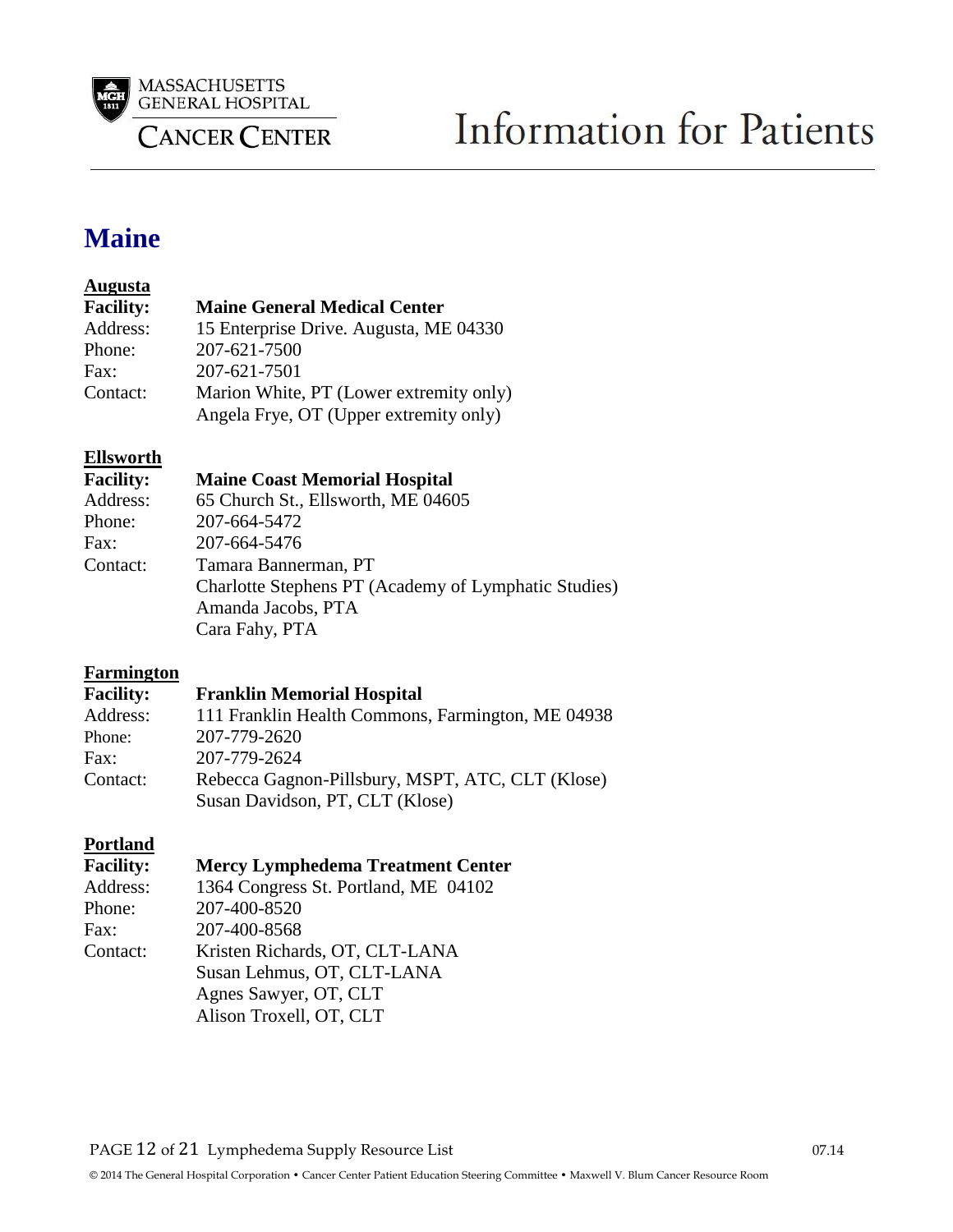

## **New Hampshire**

#### **Concord**

| <b>Facility:</b> | <b>Concord Hospital</b>                           |
|------------------|---------------------------------------------------|
|                  | The Center for Sports Medicine and Rehabilitation |
| Address:         | 264 Pleasant St., Concord, NH 03301               |
| Phone:           | 603-228-4610                                      |
| Fax:             | 603-227-7516                                      |
| Contact:         | Barbara Tynan, PT (not certified)                 |
|                  | Allyson Alexander, PT                             |
| <b>Facility:</b> | <b>Concord Hospital Rehabilitation Services</b>   |
| Address:         | 250 Pleasant St., Concord, NH, 03201              |
| Phone:           | 603-230-5600                                      |
| Fax:             | 603-227-7516                                      |
| Contact:         | Melanie Bieniek, PT                               |
| <b>Durham</b>    |                                                   |
| <b>Facility:</b> | <b>Rehab and Sports Therapy</b>                   |
| Address:         | 16 Jenkins Court, Durham, NH 03820                |
| Phone:           | 603-868-2600                                      |
| Fax:             | 603-868-6347                                      |
| Contact:         | Linda Sheehan, PT (Klose)                         |
| <b>Epson</b>     |                                                   |
| <b>Facility:</b> | <b>Concord Hospital</b>                           |
|                  | The Center for Sports Medicine and Rehabilitation |
| Address:         | 1990 Dover St., Suite 202, Epson, NH              |
| Phone:           | 603-736-6222                                      |
| Fax:             | 603-227-7516                                      |
| Contact:         | Melanie Bieniek, PT (Klose)                       |
|                  | Barbara Tynan - Baker, PT                         |
| <b>Hudson</b>    |                                                   |
| <b>Facility:</b> | <b>St Joseph's Hospital</b>                       |
| Address:         | 208 Robinson Rd., Hudson, NH 03051                |
| Phone:           | 603-889-7465                                      |
| Fax:             | 603-889-7125                                      |
| Contact:         | Heather Dodds, MS PT (Vodder/ ACLS)               |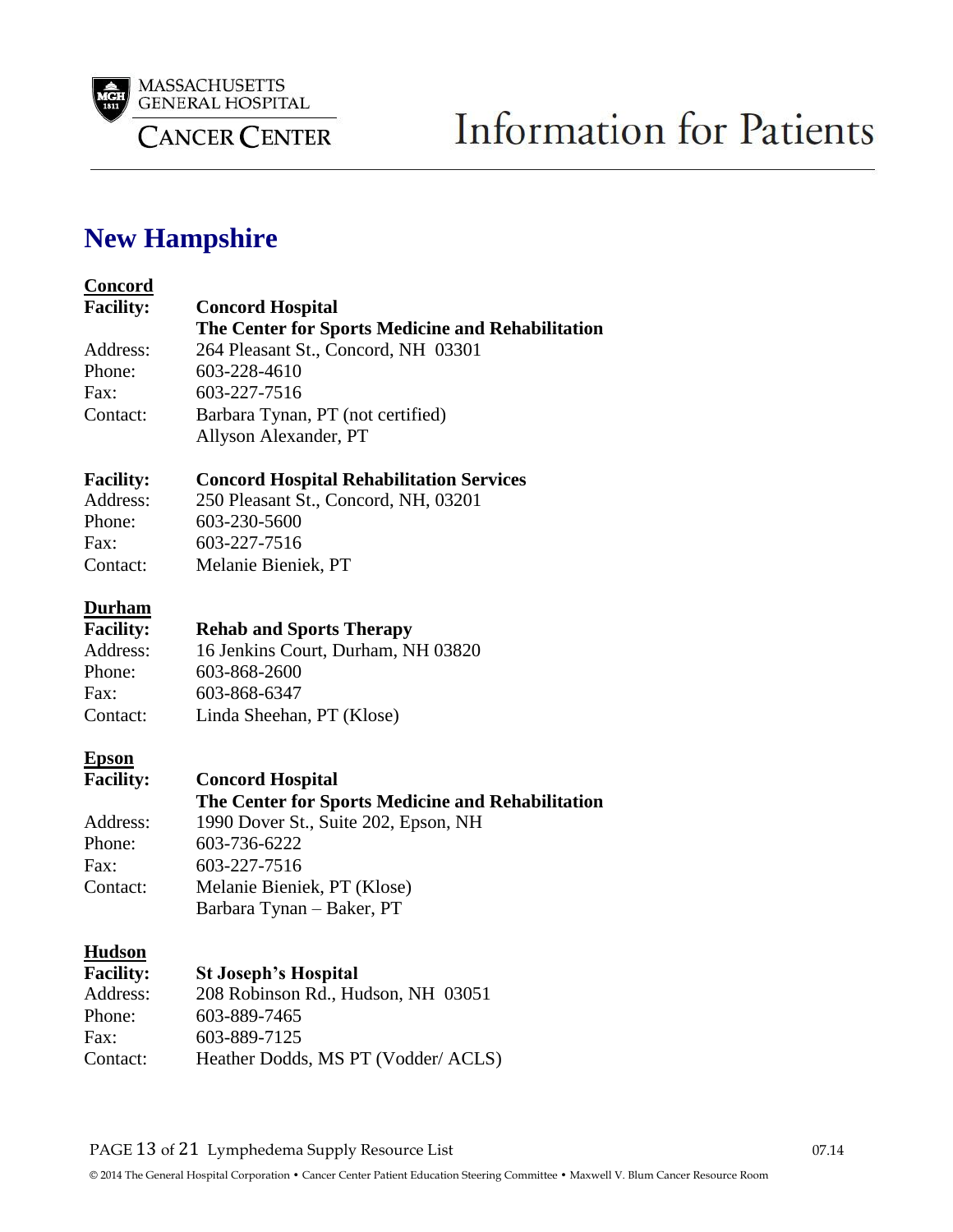

# **Information for Patients**

#### Facility: Mary Hitchcock Medical Center PT Services<br>Address: 1 Medical Ctr Drive, Lebanon, NH 03051 Address: 1 Medical Ctr Drive, Lebanon, NH 03051<br>Phone: 603-650-5978 Phone: 603-650-5978 Fax: 603-650-8908 Contact: Charlene Gates, PT (Klose) Teresa Cioffredi, PT (Vodder)

#### **Merrimack**

| <b>Facility:</b> | <b>St. Joseph's Hospital Rehabilitation Services</b> |
|------------------|------------------------------------------------------|
| Address:         | 382 Daniel Webster Highway, Merrimack, NH 03054      |
| Phone:           | 603-424-9635                                         |
| Fax:             | 603-423-0287                                         |
| Contact:         | Christine Mondi, PT (Leduc)                          |

#### **Milford**

| <b>Facility:</b> | <b>Southern New Hampshire Rehab Center</b> |
|------------------|--------------------------------------------|
| Address:         | 10 Jones Rd., Milford NH 03055             |
| Phone:           | 603-672-5209                               |
| Fax:             | 603-672-0557                               |
| Contact:         | Amanda McCann, PT                          |

#### **Nashua**

| <b>Facility:</b> | <b>Southern New Hampshire Rehab Center</b> |
|------------------|--------------------------------------------|
| Address:         | 460 Amherst St., Nashua, NH 03063          |
| Phone:           | 603-577-8400                               |
| Fax:             | 603-577-8405                               |
| $Context(s)$ :   | Linda Boucher-Mondale, OTR/L (Vodder)      |
|                  | Carrie Beard, PT                           |
|                  | Holly Syr, PT                              |

#### **Facility: St. Joseph's Hospital**

| Address: | 75 Northeastern Blvd. Nashua 03061 |
|----------|------------------------------------|
| Phone:   | 603-595-3076                       |
| Fax:     | 603-578-5044                       |
| Contact: | Aline Flloras, PT                  |
|          |                                    |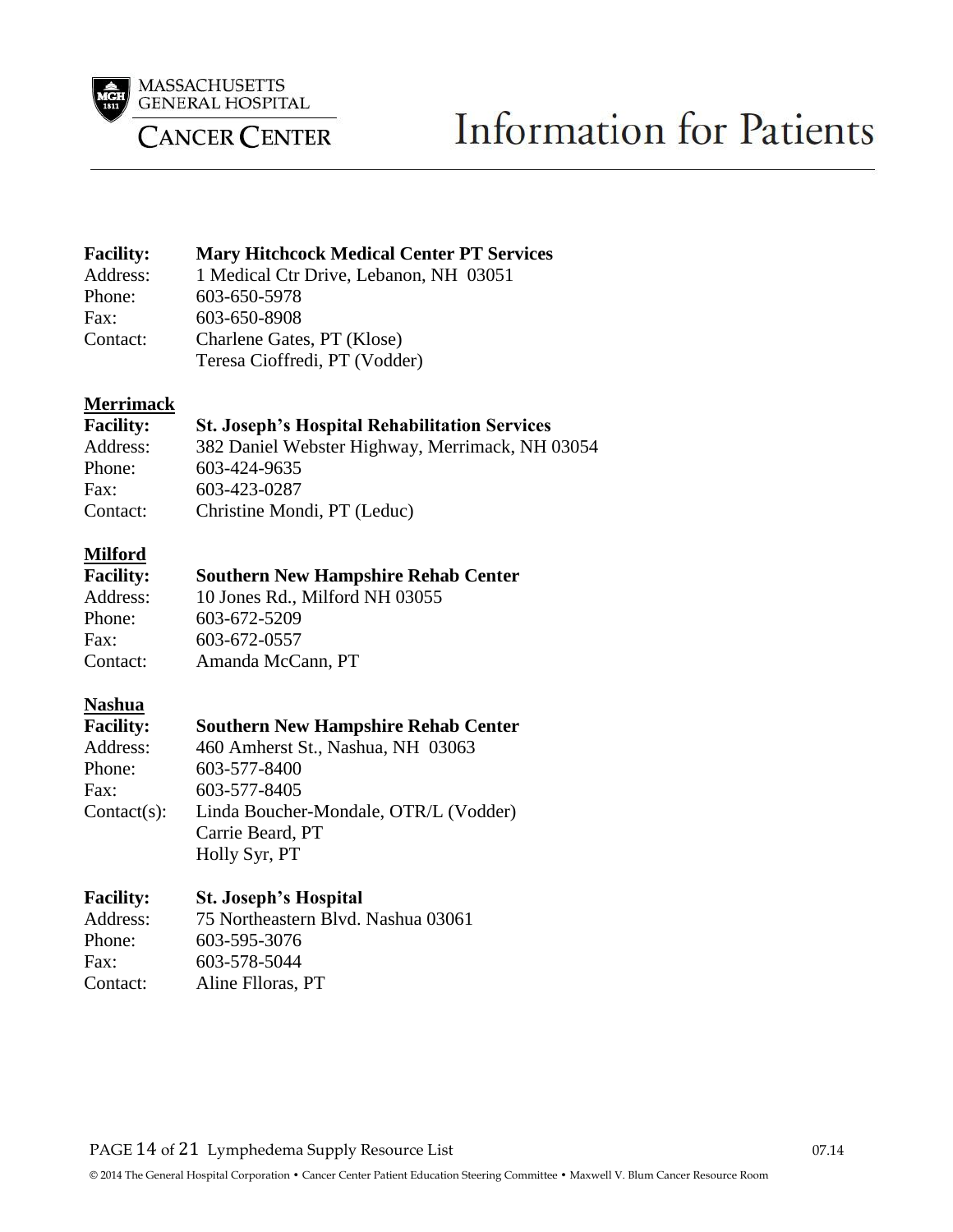

# **Information for Patients**

#### **Portsmouth**

| <b>Facility:</b> | <b>Portsmouth Regional Hospital Rehabilitation and Wellness Center</b>        |
|------------------|-------------------------------------------------------------------------------|
| Address:         | 155 Borthwick Ave., West Building 3 <sup>rd</sup> Floor, Portsmouth, NH 03801 |
| Phone:           | 603-433-4015                                                                  |
| Fax:             | 603-433-6990                                                                  |
| Contact:         | Brooks Mullen, PT                                                             |
|                  | Joann Brooks, DPT, MPH, CLT                                                   |

#### **Rochester**

#### **Facility: Rehab 3 at Frisbie Memorial Hospital**

| Address: | 95 South Main St., Rochester, NH 03867 |
|----------|----------------------------------------|
| Phone:   | 603-330-8952                           |
| Fax:     | 603-3308949                            |
| Contact: | Tracey Huppe, PT (Vodder)              |
|          | Cindy Gallant, PTA                     |
|          |                                        |

#### **Wolfboro**

| <b>Facility:</b> | <b>Huggins Hospital, Back Bay Rehabilitation Department</b> |
|------------------|-------------------------------------------------------------|
| Address:         | 90 Mill St., Wolfboro, NH 03894                             |
| Phone:           | 603-569-7565                                                |
| Fax:             | 603-569-3026                                                |
| Contact:         | Ann Hunt, PT (Klose Norton/ACLS)                            |

## **Connecticut**

#### **Danbury**

| <b>Main Street Physical Rehabilitation Center of Danbury Hospital</b> |
|-----------------------------------------------------------------------|
| 235 Main St. Danbury, CT 06810                                        |
| 203-730-5900                                                          |
| 203-730-5905                                                          |
| Laurie Plaut, OTR/L (Klose)                                           |
| Rebecca Finger, OT                                                    |
|                                                                       |

#### **Enfield**

| <b>Facility:</b> | <b>Enfield Health and Wellness Center</b> |
|------------------|-------------------------------------------|
| Address:         | 143 Hazard Avenue Enfield, CT 06082       |
| Phone:           | 860-763-2225                              |
| Fax:             | 860-763-3161                              |
| Contact:         | Jennifer Meier, MPT                       |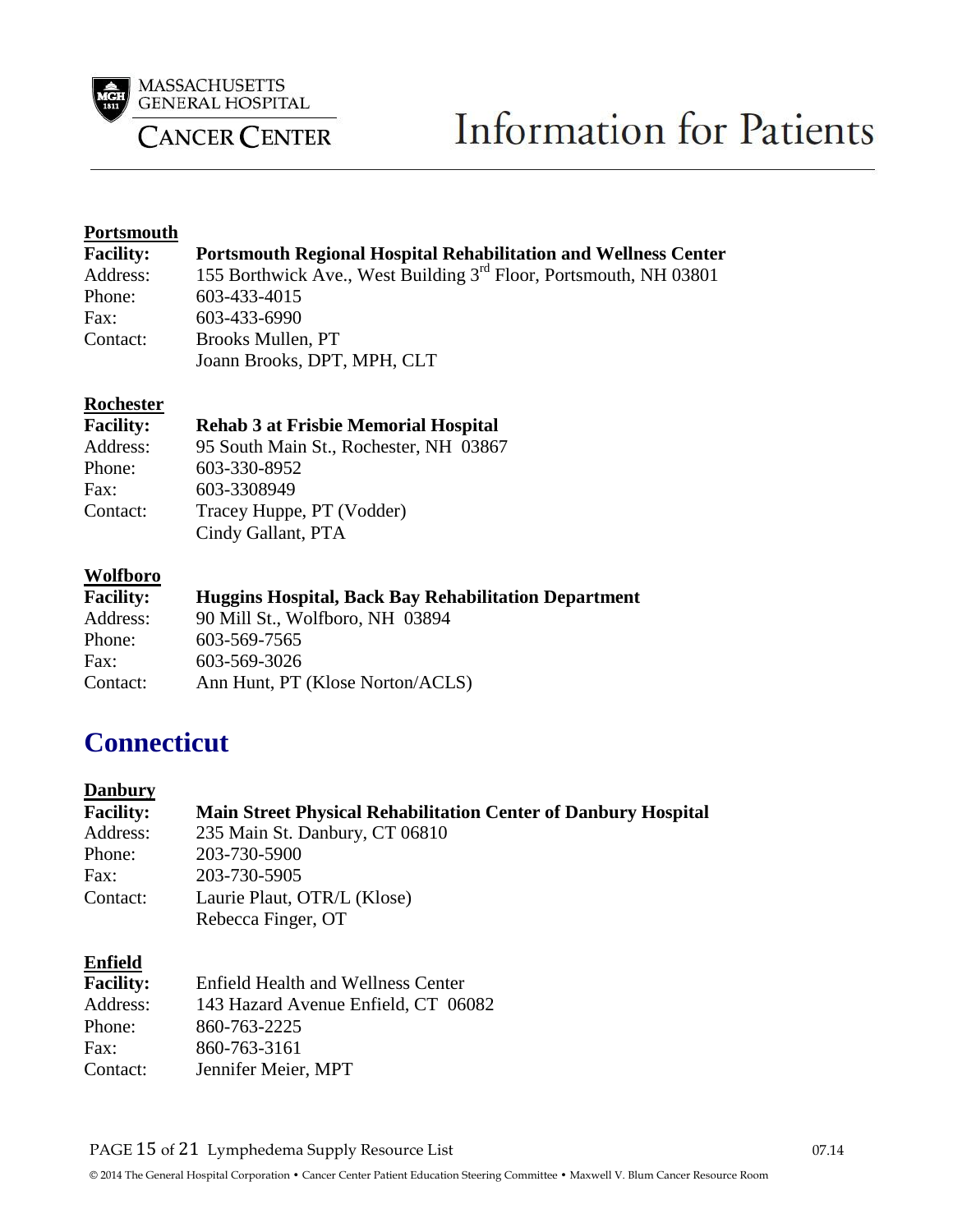

# Information for Patients

#### **Fairfield Facility: Rehabilitation Associates, Inc.**  Address: 1931 Blackrock Tpk, Fairfield, CT 06825 Phone: 203-384-8681 FAX: 203-384-0722 Contact(s): Mary Jo Wright, PT (American College of Lymphatics) Jan Allyn Hollerbach, OTR/L (Vodder) Tricia Warner, OTR/L, CLT (Vodder) **Facility: Physical Therapy for Women** Address: 5718 Main St., Trumbull, CT 06611 Phone: 203-445-0845 Fax: 203-445-0846 Contact: Noel Degray, PT Barbara Cooper, PT **Greenwich Facility: Greenwich Hospital**  Address: 5 Perryridge Rd, Greenwich, CT 06830 Phone: 203-863-3291 Fax: 203-863-4590 Contact: Laurie Wallace, OTR/L (Klose) Heather Studwell, OT (Academy of Lymphatic Studies) Janet Freedman, MD **Hartford Facility: Mount Sinai Rehabilitation Hospital Lymphedema Center** Address: 490 Blue Hills Avenue Hartford, CT 06112 Phone: 860-714-3437 Fax: 860-714-8984 Contact: Michelle Aafedt, MS, OTR/L, CLT [MAafedt@stfranciscare.org](mailto:MAafedt@stfranciscare.org) Gail Hendssey, PT, CLT **Madison Facility: Therapeutic Center of Madison** Address: 168 Boston Post Rd. Suite 10, Madison, CT 06443 Phone: 203-245-9293 Fax: 203-245-2522

Contact: Justine Gillen, PT (Klose)

PAGE 16 of 21 Lymphedema Supply Resource List 07.14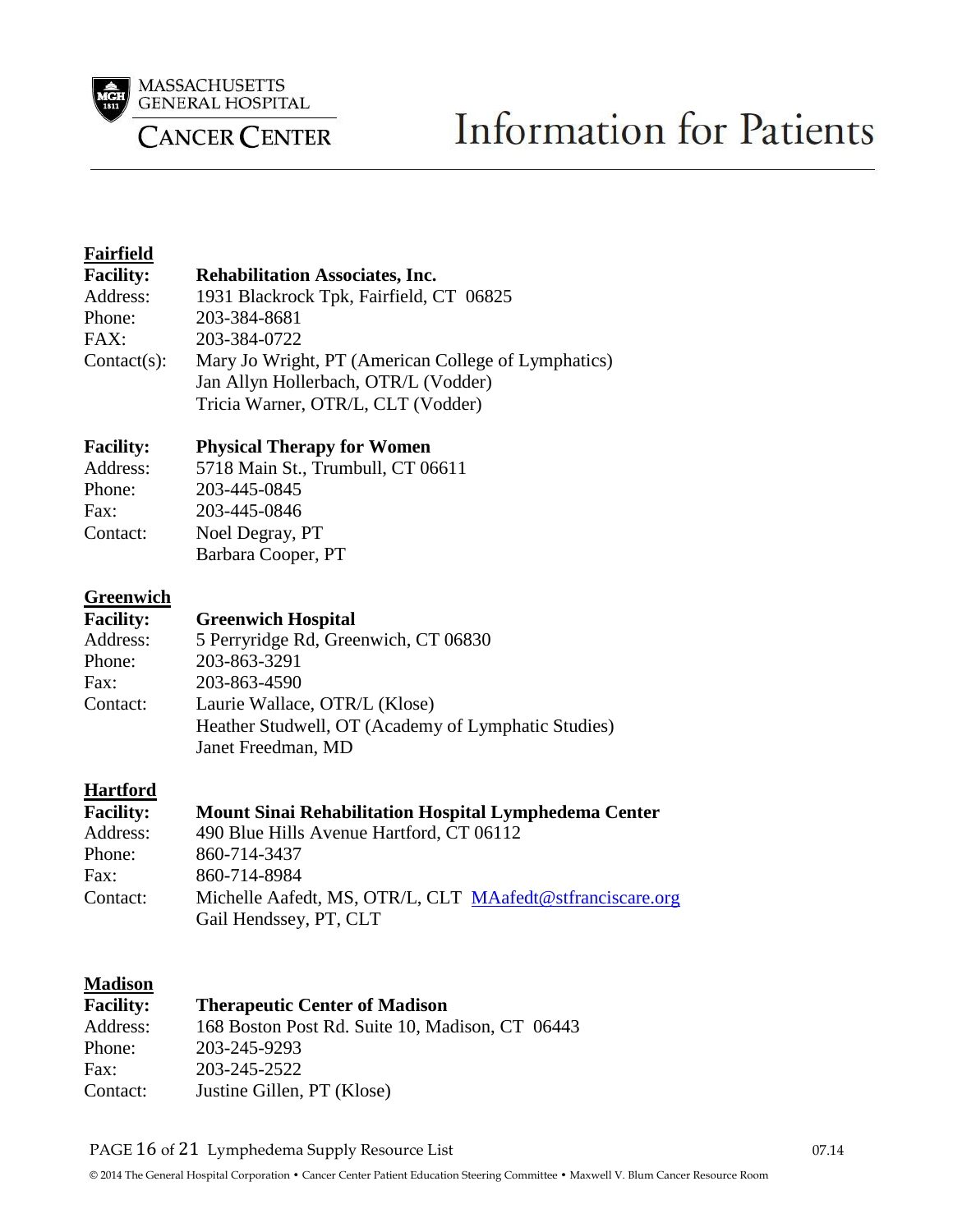

# **Information for Patients**

#### **New Milford**

| <b>Facility:</b> | <b>Carlson Physical Therapy</b>   |
|------------------|-----------------------------------|
| Address:         | 130 B Grove St. New Milford 06776 |
| Phone:           | 860-354-7605                      |
| Contact:         | Cindi Witrock, PT (Klose)         |
|                  | Andrea Csizmadia, PT (Klose)      |

#### **Norwalk**

| <b>Facility:</b> | <b>Norwalk Hospital Outpatient Rehab Center</b> |
|------------------|-------------------------------------------------|
| Address:         | 520 West Ave, Norwalk, CT 06850                 |
| Phone:           | 203-852-3400                                    |
| FAX:             | 203-852-3418                                    |
| Contact:         | Beena Thomas, OTR/L (Klose)                     |
|                  | Heather Vines, PT                               |

## **Norwich**

#### **Backus Hospital**

|          | 24.00                              |
|----------|------------------------------------|
| Address: | 111 Salem Tpke., Norwich, CT 06360 |
| Phone:   | 860-823-6317                       |
| Fax:     | 860-823-6540                       |
| Contact: | Suzanne Plante, PT                 |
|          | Sheryl Propp, PT                   |

#### **Southbury**

| <b>Facility:</b> | Danbury Hospital, Rehab Center in Southbury         |
|------------------|-----------------------------------------------------|
| Address:         | 22 Old Waterbury Rd., Suite 101 Southbury, CT 06488 |
| Phone:           | 203-262-4230                                        |
| Fax:             | 203-262-4239                                        |
| Contact:         | Kelly Hochstetler, OT                               |

#### **Stamford**

| <b>Facility:</b> | <b>Tully Health Center (Outpatient)</b>      |
|------------------|----------------------------------------------|
| Address:         | 32 Strawberry Hill Court, Stamford, CT 06902 |
| Phone:           | 203-276-2660, Ext. 5                         |
| Fax:             | 203-276-2666                                 |
| Contact:         | Jennifer Rokicki, OT                         |
|                  | Lindsay Krackehl, PT                         |
|                  | Gina Aiello, PT                              |
|                  | Jeanine Hrabosky, PT                         |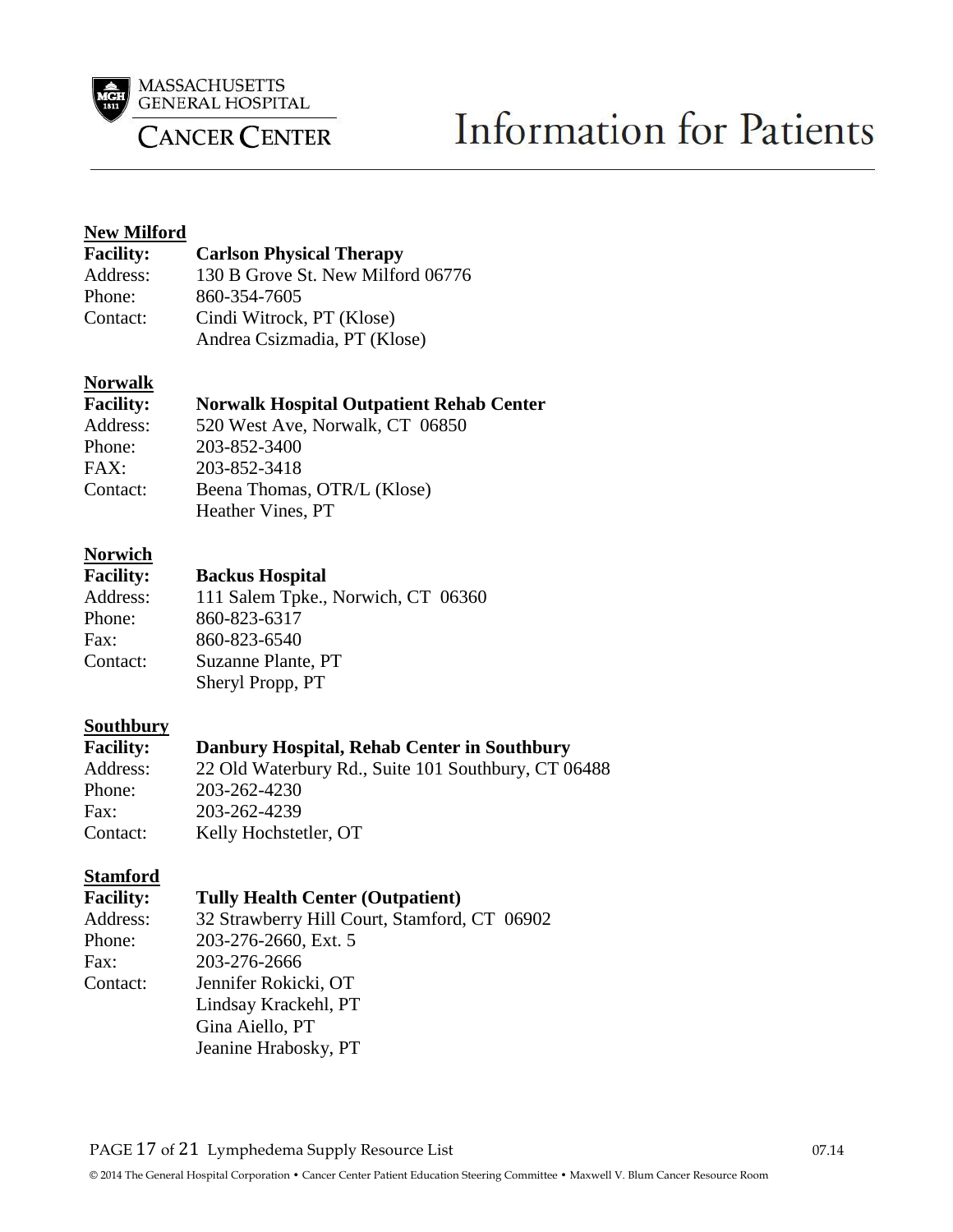

# **Information for Patients**

| <b>Facility:</b><br>Address:<br>Phone:<br>Fax:             | <b>Hartford Hospital Rehabilitation Network</b><br>1060 Day Hill Road Windsor, CT 06095<br>860-688-0236<br>860-688-0403                                                         |
|------------------------------------------------------------|---------------------------------------------------------------------------------------------------------------------------------------------------------------------------------|
| Contact:                                                   | Gretchin Bade, PT, MLD/CDT, Certified Pilates Instructor                                                                                                                        |
| <b>Facility:</b><br>Address:<br>Phone:<br>Fax:<br>Contact: | <b>Easter Seals Greater Hartford Rehabilitation Center</b><br>100 Deerfield Road Windsor, CT 06095<br>860-270-0600<br>860-270-0601<br>Charmaine Bueza, PT<br>Matthew Kenney, OT |

### **Rhode Island**

#### **Providence**

| <b>Facility:</b> | The Miriam Hospital Outpatient Rehabilitation Department |
|------------------|----------------------------------------------------------|
| Address:         | 195 Collyer St. Suite 301, Providence, RI 02904          |
| Phone:           | 401-793-4080                                             |
| Fax:             | 401-793-4110                                             |
| Contact:         | Carrie Marcil, PT, CLT-LANA                              |
|                  | Jenny Keane, PT                                          |
|                  | Melissa Saccoccio, PT                                    |
|                  | Monica Kmiceik, PTA                                      |
|                  | Angelica Barbjas, PTA                                    |
|                  |                                                          |

| <b>Facility:</b> | Rhode Island Hospital, Physical and Occupational Therapy |
|------------------|----------------------------------------------------------|
| Address:         | 765 Allens Ave, Suite 102 Providence, RI 02905           |
| Phone:           | 401-444-5418                                             |
| Fax:             | 401-444-5089                                             |
| Contact:         | Janet Riordan, PT, CLT-LANA                              |
|                  | Sarah Baer, PT                                           |
|                  | Carol Sepe, PT                                           |
|                  | Jill Levine, OT                                          |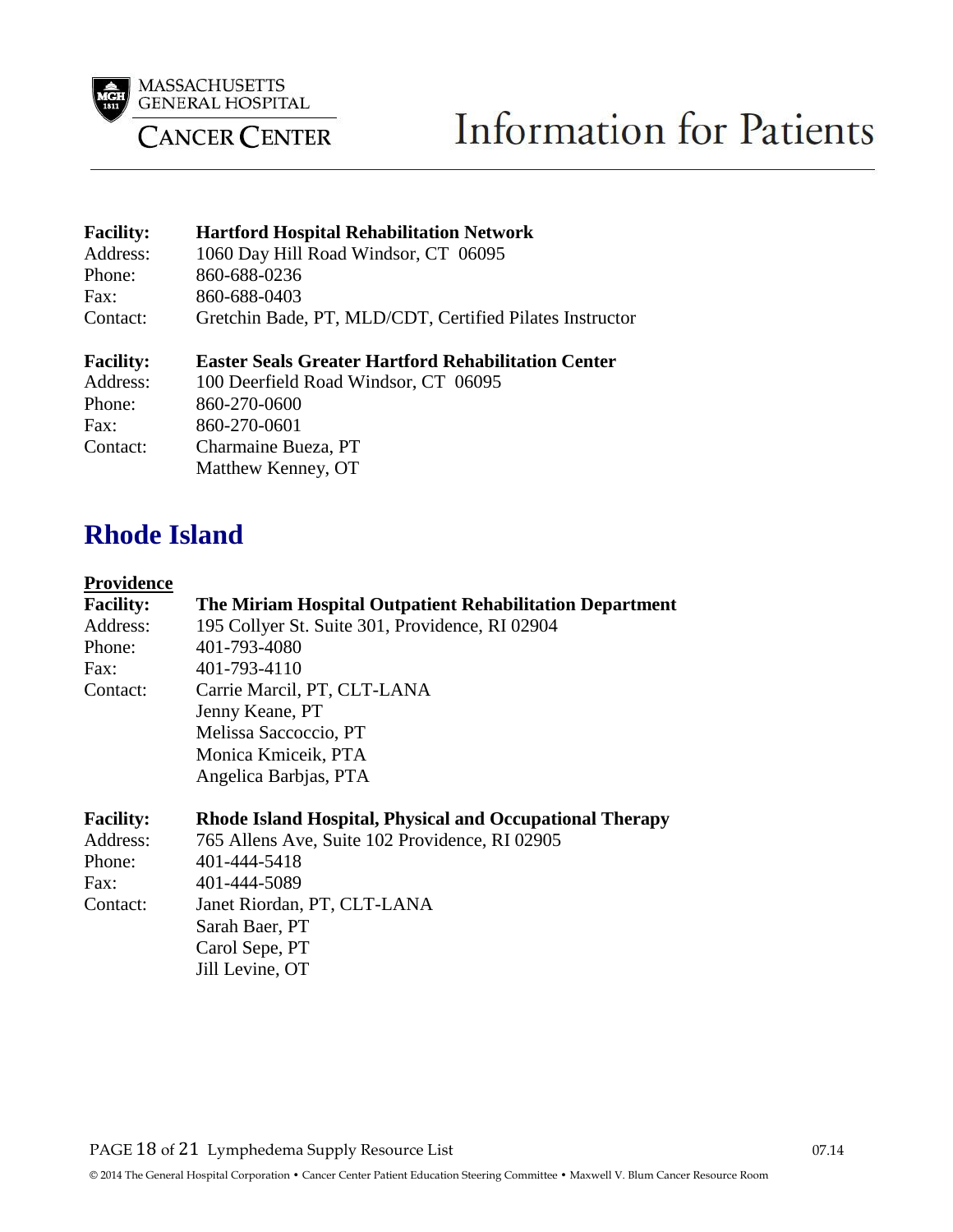

## **New York**

#### **Fayetteville**

| <b>Facility:</b> | <b>St. Joseph's Hospital Health Center</b>       |
|------------------|--------------------------------------------------|
| Address:         | 4401 Medical Ctr. Drive., Fayetteville, NY 13066 |
| Phone:           | 315-329-7000                                     |
| Fax:             | 315-329-7578                                     |
| Contact:         | Patricia Boehlert, PT                            |
|                  | Kimberly Conboy, PT, DPT, CLT                    |
|                  | Mark Carter, PTA, LMT, CLT                       |

#### **Manhattan**

| <b>Facility:</b> | Mt. Sinai Outpatient Physical Therapy Department |
|------------------|--------------------------------------------------|
| Address:         | 5 East 102 St, New York, NY 10029                |
| Phone:           | 212-241-4477                                     |
| Fax:             | 212-860-1093                                     |
| Contact:         | Soy Ahn, PT                                      |
|                  | Laurie Allen, PT                                 |

#### **Plattsburgh**

| <b>Facility:</b> | <b>CVPH Medical Center, Physical and Occupational Therapy</b> |
|------------------|---------------------------------------------------------------|
| Address:         | 179 Tom Miller Road, Plattsburgh, NY, 12901                   |
| Phone:           | 518-562-4616                                                  |
| Fax:             | 518-562-7918                                                  |
| Contact:         | Josephine Hum, OT                                             |

#### **White Plains**

| <b>Facility:</b> | <b>White Plains Hospital Center</b>       |
|------------------|-------------------------------------------|
| Address:         | 111 South Ridge St., Rye Brooke, NY 10573 |
| Phone:           | 914-681-1116                              |
| Fax:             | 914-681-2961                              |
| Contact:         | Josie Russo, PT                           |
|                  | Raynetta Samuels, PT                      |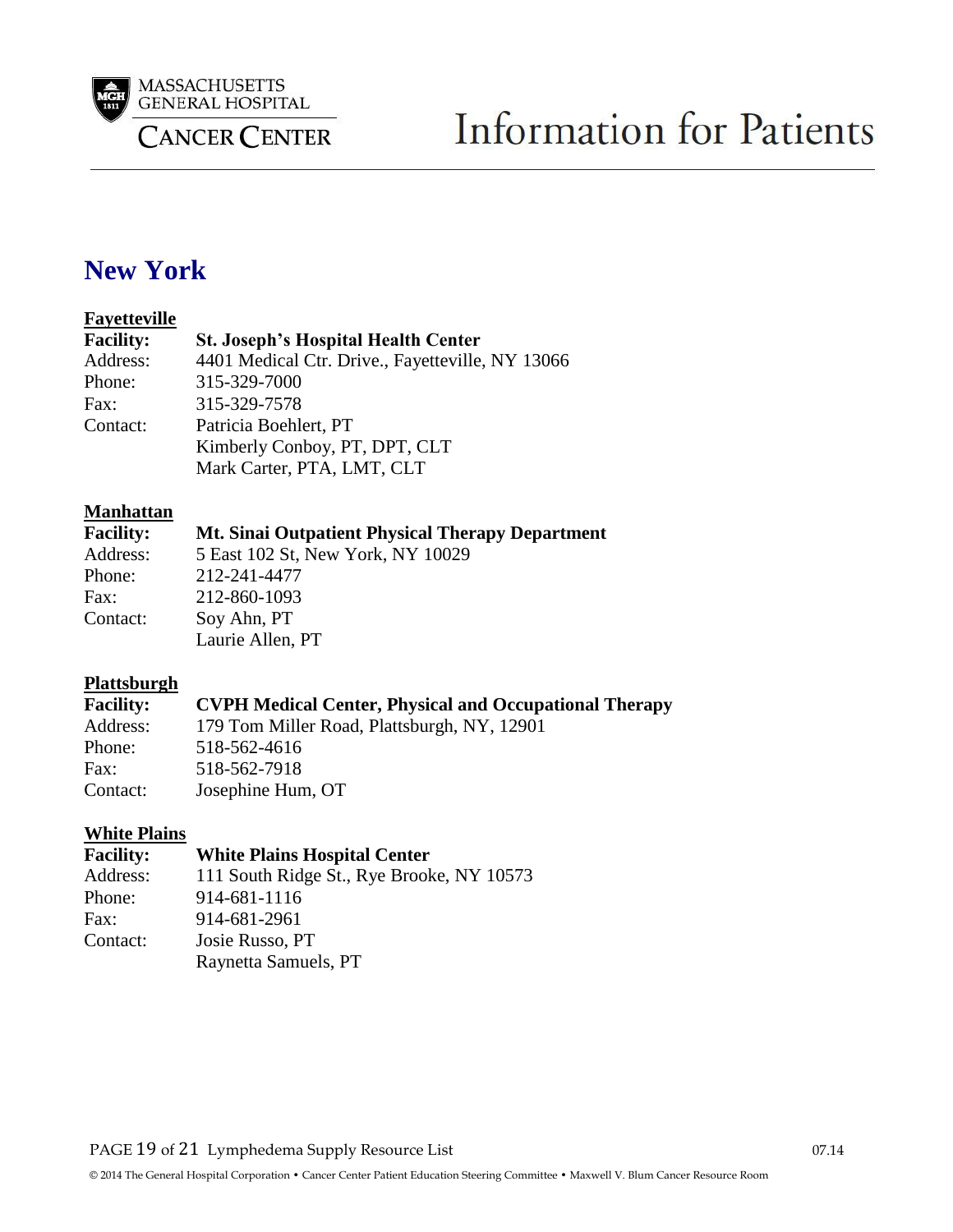

### **Vermont**

#### **Berlin**

| <b>Facility:</b> | <b>Central Vermont Hospital, Rehab Dept</b> |
|------------------|---------------------------------------------|
| Address:         | 1311 Barre Montpelier Rd., Berlin, VT 05602 |
| Phone:           | 802-371-4242                                |
| FAX:             | 802-371-5350                                |
| Contact:         | Michelle Alberghini, PT (Health South)      |
|                  | Julie Rossignol, OTR/L (Klose)              |
|                  | Lorie Wyman, PT (Vodder)                    |

# **Bennington**<br>Facility:

#### **Facility: Southwestern Vermont Medical Center**

| Address: | 100 Hospital Dr, Bennington, VT 05201 |
|----------|---------------------------------------|
| Phone:   | 802-447-5140                          |
| Fax:     | 802-447-5429                          |
| Contact: | Katie Santandera, PT                  |
|          | Kathy Sleeman, Director               |
|          |                                       |

#### **Brattleboro**

| <b>Facility:</b> | <b>Physical Therapy Services of Brattleboro</b>   |
|------------------|---------------------------------------------------|
| Address:         | 56 Linden St., Brattleboro, VT 05301              |
| Phone:           | 802-254-4699                                      |
| Fax:             | 802-257-1985                                      |
| Contact:         | Sandra Ladd, PT (Upledger Institute, Dr. Chickly) |

#### **Burlington**

| <b>Facility:</b> | <b>Fletcher Allen Health Care (Main Campus)</b> |
|------------------|-------------------------------------------------|
| Address:         | 111 Colchester Avenue Burlington, VT 05401      |
| Phone:           | 802-847-2262                                    |
| Fax:             | 802-847-2941                                    |
| Contact:         | Patricia O'Brien, MD                            |

#### **Colchester**

| <b>Facility:</b> | <b>Fletcher Allen Outpatient Rehabilitation Department</b> |
|------------------|------------------------------------------------------------|
| Address:         | 790 College Parkway, Colchester, VT 05446                  |
| Phone:           | 802-847-1902                                               |
| Fax:             | 802-847-6943                                               |
| Contact:         | Margaret (Maggi) Shadroui, PT (Caisley Smith)              |
|                  | Elaine Perry, PT                                           |
|                  | Julie Adams, PT                                            |

PAGE 20 of 21 Lymphedema Supply Resource List 07.14